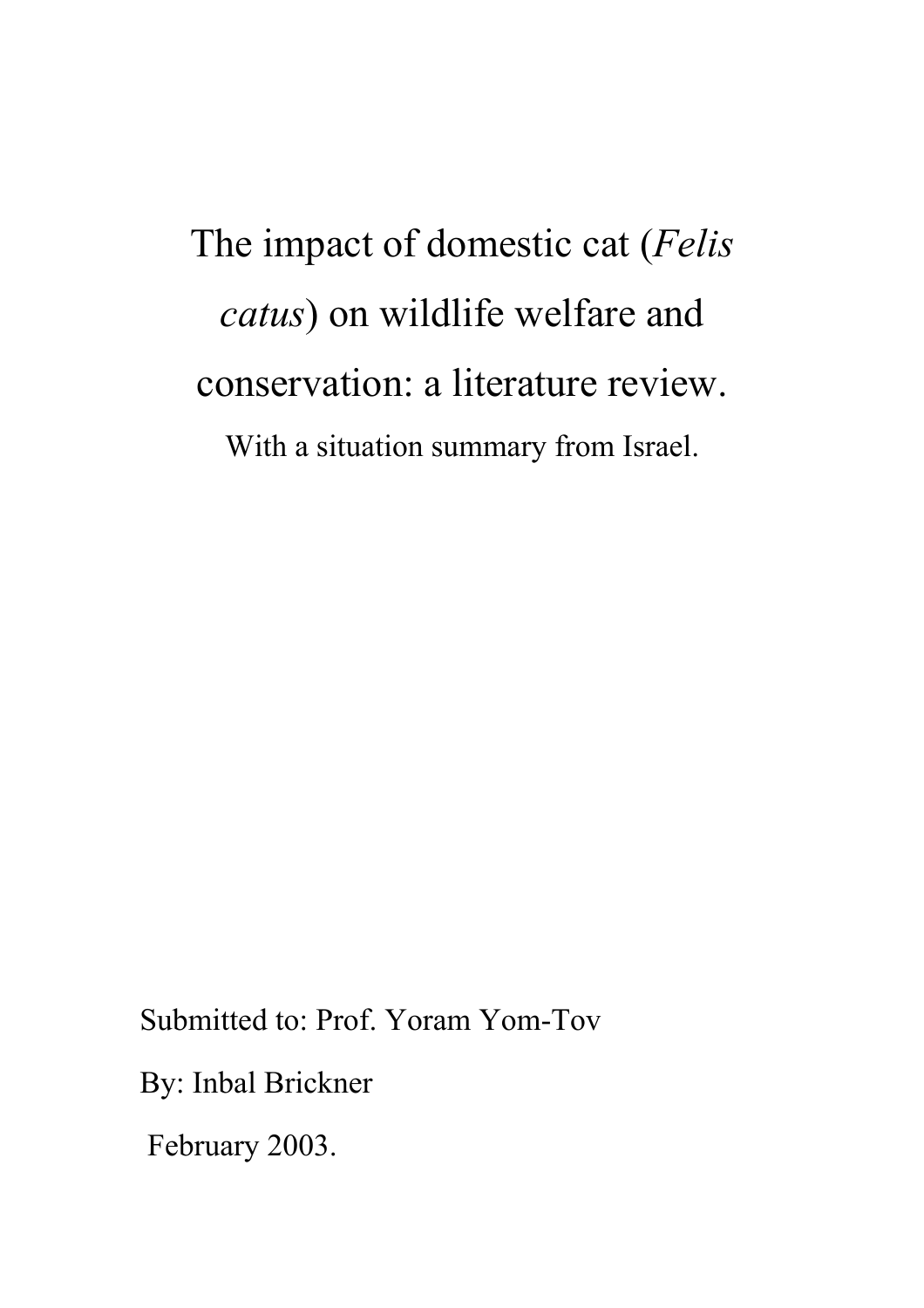# **Acknowledgments**

A word of thanks to the people who took the time to answer questions and provide important information: Dr. Moshe Himovich, head of the Veterinarian Services in the Field, Dr. Zvi Galin, chief veterinarian of the Tel Aviv municipality, Dr. Andrea Yaffe, chief veterinarian of Ramat Hasharon municipality, Dr. Tommy Sade, chief veterinarian of Jerusalem municipality, Dr. Roni King, chief veterinarian of Nature Reserve and National Park Authority (NRNPA). Dr. Simon Nemtzuv, NRNPA researcher, Oad Hatzoffe, NRNPA researcher, Amizur Boldo NRNPA ranger, Avi David, En Gedi reserve manager and Michael Blecher, En Gedi reserve biologist. Special thanks to Prof. Yoram Yom Tov for his advice, help and support.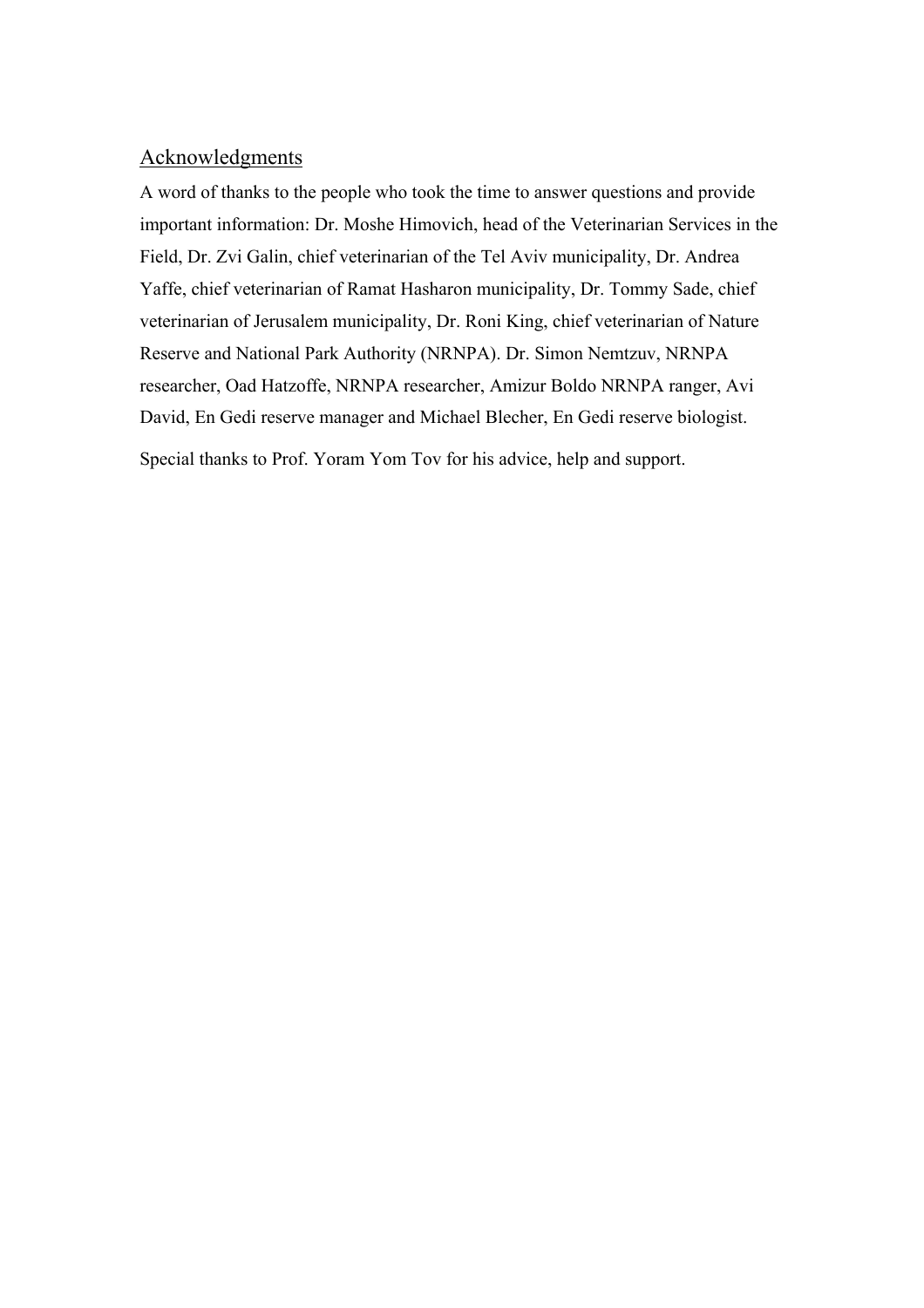| Domestic Cats Impact on Wildlife and Their Choice of Prey 6             |  |
|-------------------------------------------------------------------------|--|
|                                                                         |  |
|                                                                         |  |
| More Factors that Influence Predation by Domestic Cats.  14             |  |
|                                                                         |  |
| Hybridization between Domestic Cats and Wildcat.  16                    |  |
|                                                                         |  |
|                                                                         |  |
|                                                                         |  |
| Social and Spatial Organization of Domestic Cats  19                    |  |
| <b>Domestic Cats' Reproduction, Kittens Survival, and Longevity  20</b> |  |
|                                                                         |  |
|                                                                         |  |
|                                                                         |  |
|                                                                         |  |

... he will kill mice and he will be kind to babies when he is in the house, as long as they don't pull his tail too hard. But when he has done that, and between times, he is the cat that walks by himself and all places are alike to him, and if you look out at nights you can see him waving his wild tail and walking by his wild lone- just the same as before".

Rudyard Kipling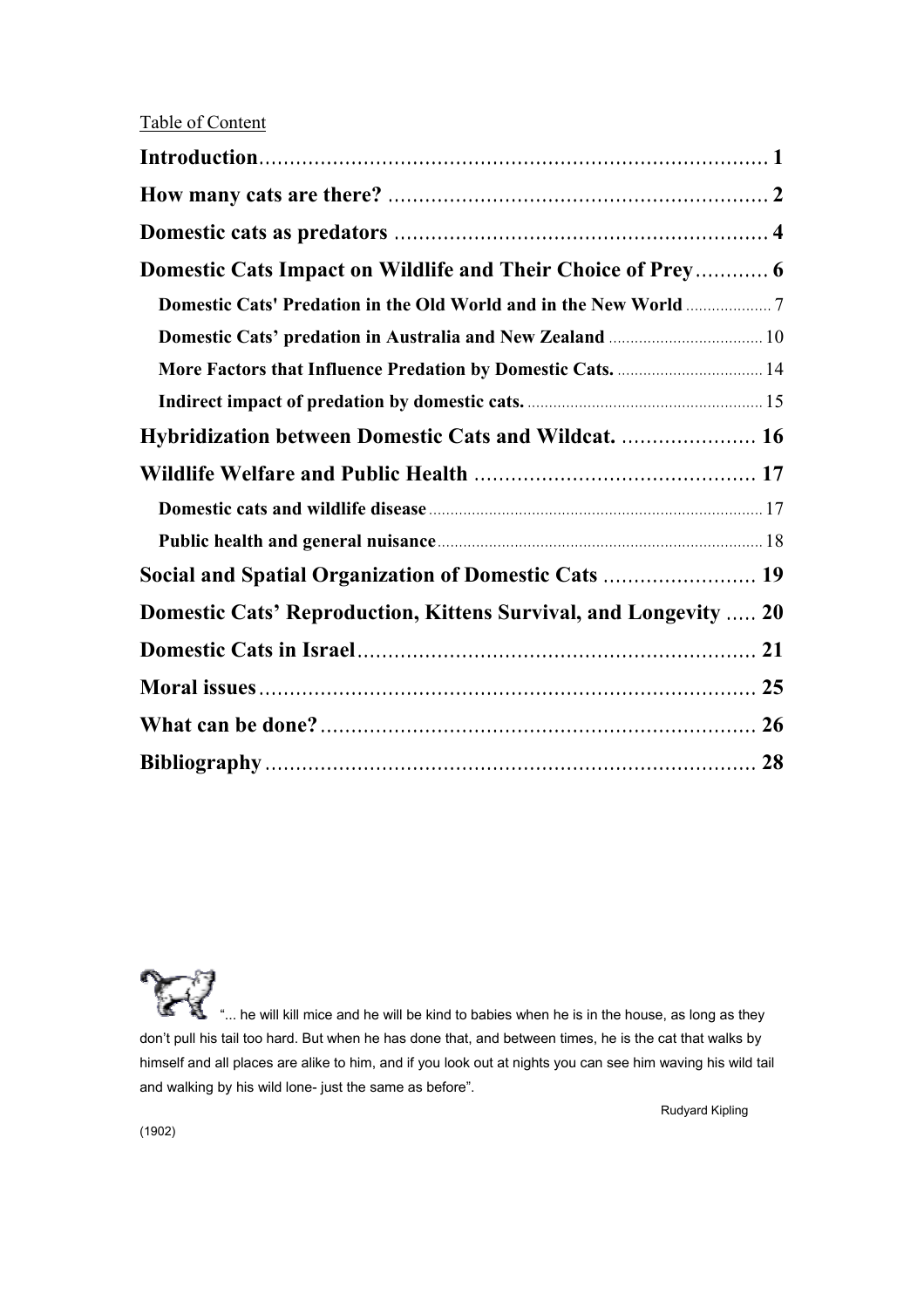### **Introduction**

Domestic Cats (*Felis catus*) are found in commensal relationships with humans wherever those are present. Today, with the rapidly growing human population, which quickly occupies more and more remote areas on the planet, cats are found in all continents and in many oceanic islands, with very few environmental factors limiting their distribution. Wherever cats are present they have immense impact on wildlife by preying on small mammals, birds, reptiles and amphibians, threatening the genetic pool of wildcat species through hybridization and acting as reservoirs in the transmission of numerous disease, creating a health hazard effecting both wildlife and human populations.

Cats can be grouped into three categories according to where and how they live. The definitions and categories used in the published literature vary widely. I chose to use the following categories throughout this report (based on: Biodiversity group environment Australia, 1999):

**Domestic pet cats** – cats that are owned by an individual or a household. Their owners supply most of their needs.

**Stray cats -** cats found in and around cities, towns and rural properties. They may depend on some resources provided by humans, but are not owned.

**Feral cats** – cats that live and reproduce in the wild and survive by hunting or scavenging. Non of their needs are satisfied intentionally by people.

In reality, these categories of cats are a continuum and individuals may move freely from one category to the other. Recruitment to the stray and feral groups from the domestic population constantly occurs when cats wonder off from their home to join existing feral or stray populations or when irresponsible owners dump unwanted cats and kittens. However, it is important to remember that all of the above are the domestic species *Felis catus* and that stray and feral cats are simply an introduction of that domestic species to the urban, suburban and natural environment.

In this report I will use the term 'domestic cat' as a general term referring to *Felis catus*, and the relevant termination when referring to a specific category.

The origin of the domestic cat is the wildcat (*Felis silvestris*), which is distributed across most of the "old world", from parts of North West Europe, through the Middle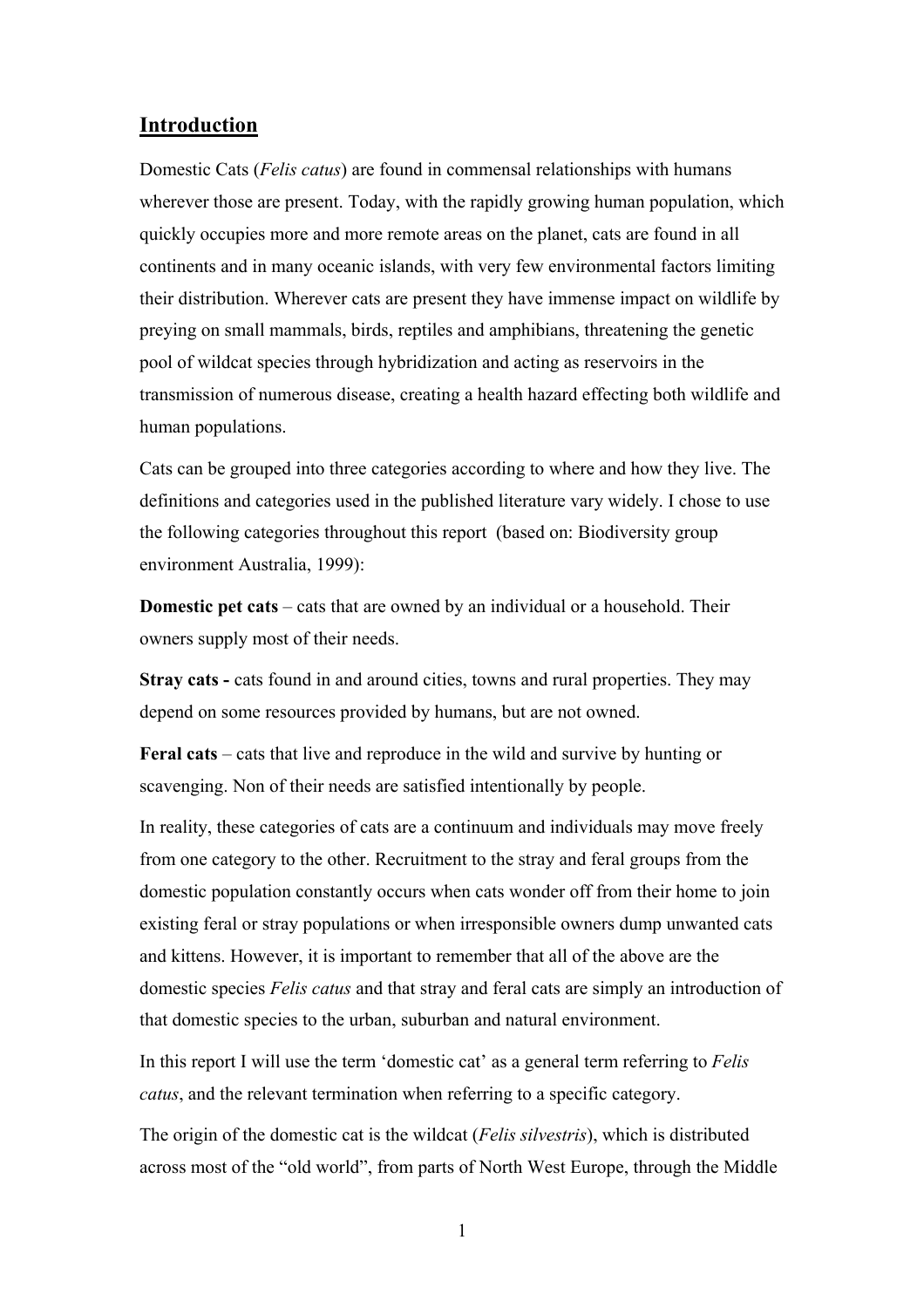East, parts of Asia and generally (excluding the true desert areas) throughout the African continent (Garman, 2000). It is commonly accepted that domestication was of the African subspecies *Felis silvestris libyca* (Bradshaw, 1992 in: Gunther and Terkel 2002).

Cats were first domesticated in Egypt around 2000BC (Serpell, 1988 in: Coleman et al., 1997), they were brought to Britain by 300AD by the Romans and European colonists were the ones to introduce them around the globe (Coleman et al.1997). The domestic cat is now considered by some scientists a separate species (Coleman et al.1997).

There were four types of introductions of domestic cat into the natural environment:

- 1. Introduction into the "old world" where the similar ancestral wildcat occurs.
- 2. Introduction into the "new world" where 12 native feline species occur.
- 3. Introduction into the Australian kingdom, in which there are no native placental predators, but marsupial predators such as the marsupial native cat (*Dasyurus viverrinus*) existed.
- 4. Introduction into New Zealand and into numerous oceanic islands, were there are no native predators.

The impact of the domestic cat as a predator in each of the environments will be discussed in this report.

## **How many cats are there?**

Estimating cat's numbers is a difficult and often impossible mission. In most countries cat owners are not obligated to license or even vaccinate their pet cat, so there is no official data on the number of owned cats. Data is often obtained through food manufacturers sales data or through telephone surveys. The numbers of stray cats can sometimes be estimated from data obtained from cat eradication programs carried by municipalities. Numbers of feral cats can be roughly estimated from single sightings and sporadic studies that are carried in different habitats throughout the world. In all these cases cat numbers are usually underestimated but never the less disturbingly high.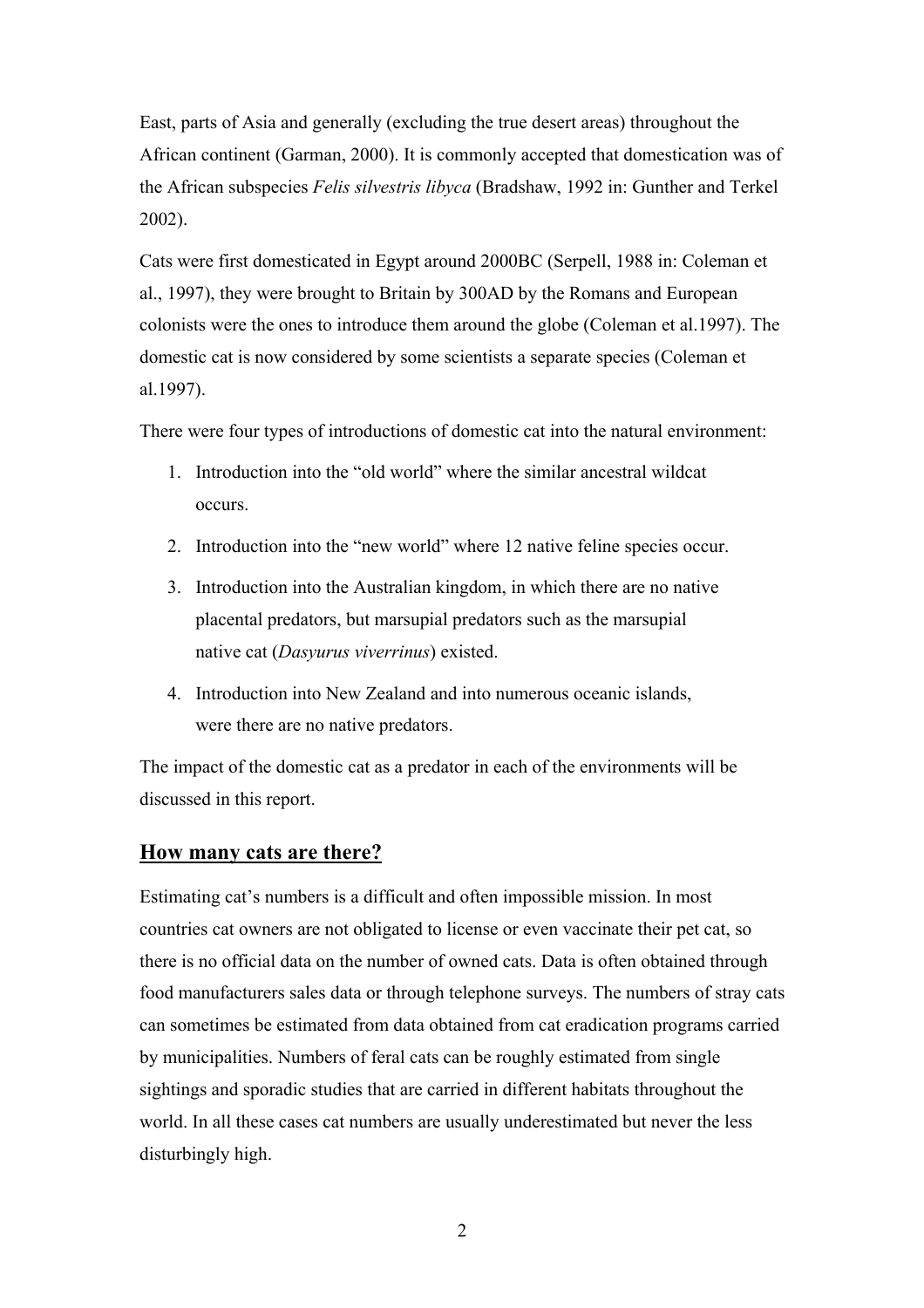In Britain, cats are the most abundant carnivores. In 1993 the Cat Protection League estimated that approximately 25 percent of British households owned at least one cat and that the British population of domestic cats was approximately 7.6 million. This population was predicted to rise to 8 million by 2000 (Cat Protection League 1993 in: Woods et al., in press). In addition, 813,000 cats are estimated to live in colonies in a feral or semi wild state in rural areas (Harris et al., 1995 in: Woods et al., in press). By now, there are about 9 million cats in Britain (Woods et al., in press).

The estimated numbers of pet cats in urban and rural regions of the United States have grown from 30 million in 1970 (Pet Food Institute, 1982 in: Coleman et al., 1997) to 60 million in 1990 (Nassar and Mosier, 1991 in: Coleman et al., 1997). These estimates are based on U.S. Census data and include only those cats that people claim to "own" as pets, not cats that are semi-wild or free ranging. According to Coleman et al. (1997) approximately 30% of households in the US have cats. In rural areas where free-ranging cats are usually not regarded as pets, approximately 60% of households have cats. In the state of Wisconsin alone, with approximately 550,000 rural households, the number of rural free-ranging cats (not house pets) may be as high as 2 million (Coleman and Temple, 1993 in: Coleman et al., 1997). The combined total of pets and free-ranging cats in the U.S. is probably more than 100 million.

In Canada, there are about 5 million pet cats (The Cat In Kennels Program). In 1995 over 4600 stray cats were impounded in Toronto and in 2000, 13,091 cats were impounded of which 50 percent were euthanized (Cat in Kennel Campaign). This data gives a rough idea about the number of stray cats in a large city like Toronto, the growth rate of a cat population and the efficiency of eradication programs. Unfortunately, we don't know the number of the total cat population in Toronto, and what percentage of the stray cat population was removed.

In Australia there were 2.6 million pet cats, in 1.8 million houses households (26% of house holds in Australia) in 1998 (Petnet Statistics, 1998). A survey carried in 1993- 1994 showed that 1,397,000 pet cats belonged to almost one million households (985,000) in the capital metropolitan cities (The Metropolitan Domestic Cat, 1994).

In New Zealand, 47% (Auckland Museum, 2001) of the 1.3 million households (Statistics New Zealand Te Tari Tatau, 2003) have cats.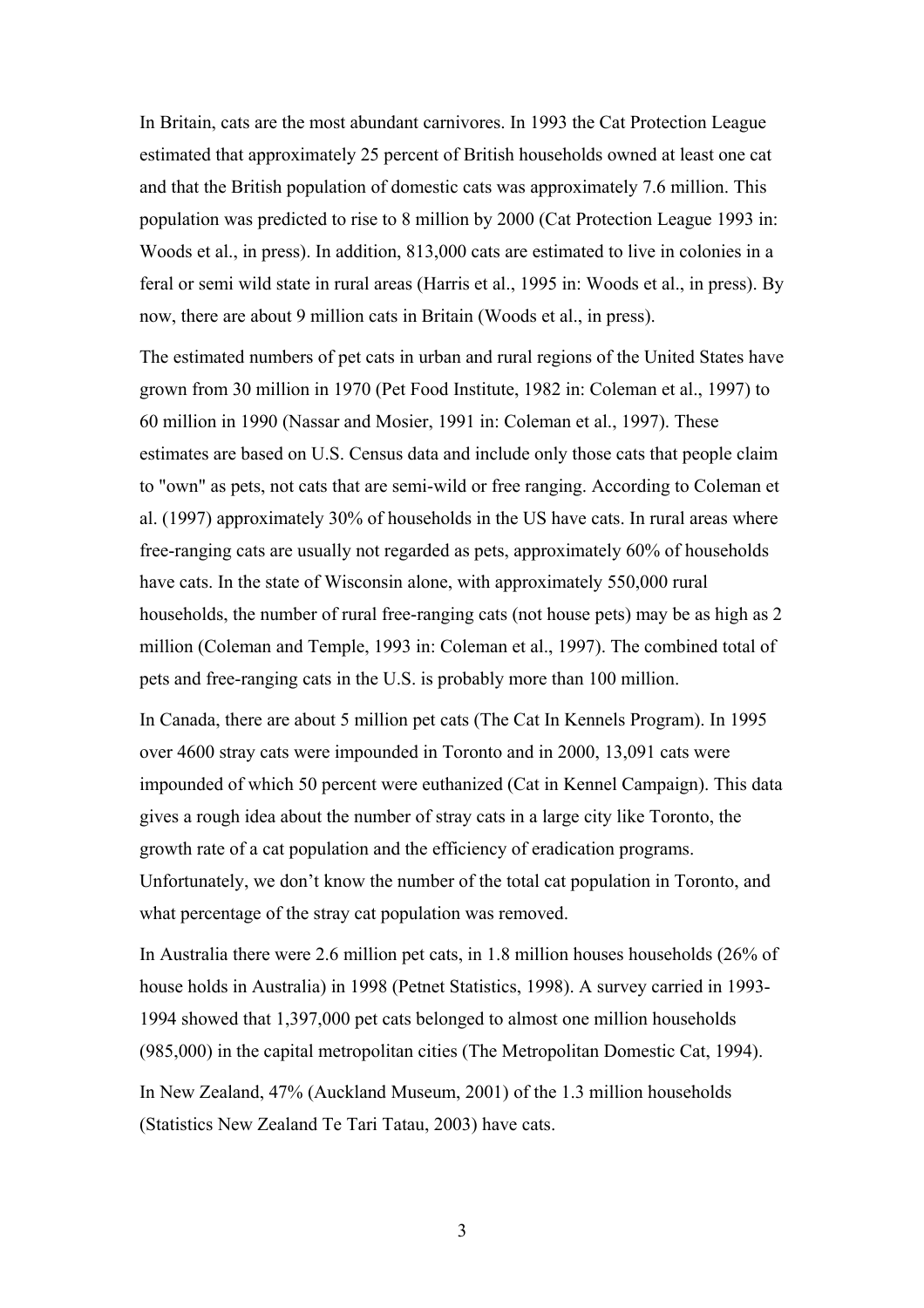### **Domestic cats as predators**

Cats were predominantly domesticated in order to control pests such as mice, rats and snakes. Only relatively recently have they been bred solely for their beauty. During the process of domestication there was little selective pressure on the ancestral form, and thus there are relatively few morphological and behavioral changes in the domesticated cat today (Bradshaw, 1992 in: Gunther and Terkel 2002).

Like their wild ancestors, domestic cats are very well adapted to the killing of small mammals and birds. They may travel several kilometers at night in search of prey. They have excellent eyesight, hearing and sense of smell and can find their prey by following the scent trail (Parks & Wildlife, 2002). They are also very good climbers. Equipped with four sets of retractable claws, and teeth adapted for gripping, tearing and shearing, cats are formidable hunters (Parks & Wildlife, 2002).

Where documented, domestic cat's impact on wildlife populations appears enormous. Feral and rural, free ranging cats have greater access to wild animals and thus demand the greatest toll but even urban domestic pet cats take live prey when allowed outside. Unlike some predators, a cat's desire to hunt is not suppressed by adequate supplemental food. Even when fed regularly by people, a cat's motivation to hunt remains strong, so it continues hunting (Adamec, 1976 in: Coleman et al. 1997).

Liberg (1984) notes that in times with easy access to natural prey, domestic house cats in southern Sweden seemed to prefer that to household food.

Domestic cats differ from other wild predators in four ways

- 1. People protect cats from disease, predation and competition, factors that would otherwise control numbers of wild predators (Coleman et al., 1997).
- 2. Cats often have a dependable food supply and their numbers are therefore not influenced by changes in prey population (Coleman et al., 1997).
- 3. Unlike many other predators, cats' densities are either poorly limited or not limited at all by territoriality (Coleman et al., 1997).
- 4. Unlike other mainly nocturnal predators the domestic cat is also active by day, mainly during the early morning and dusk (Miramovich 1991: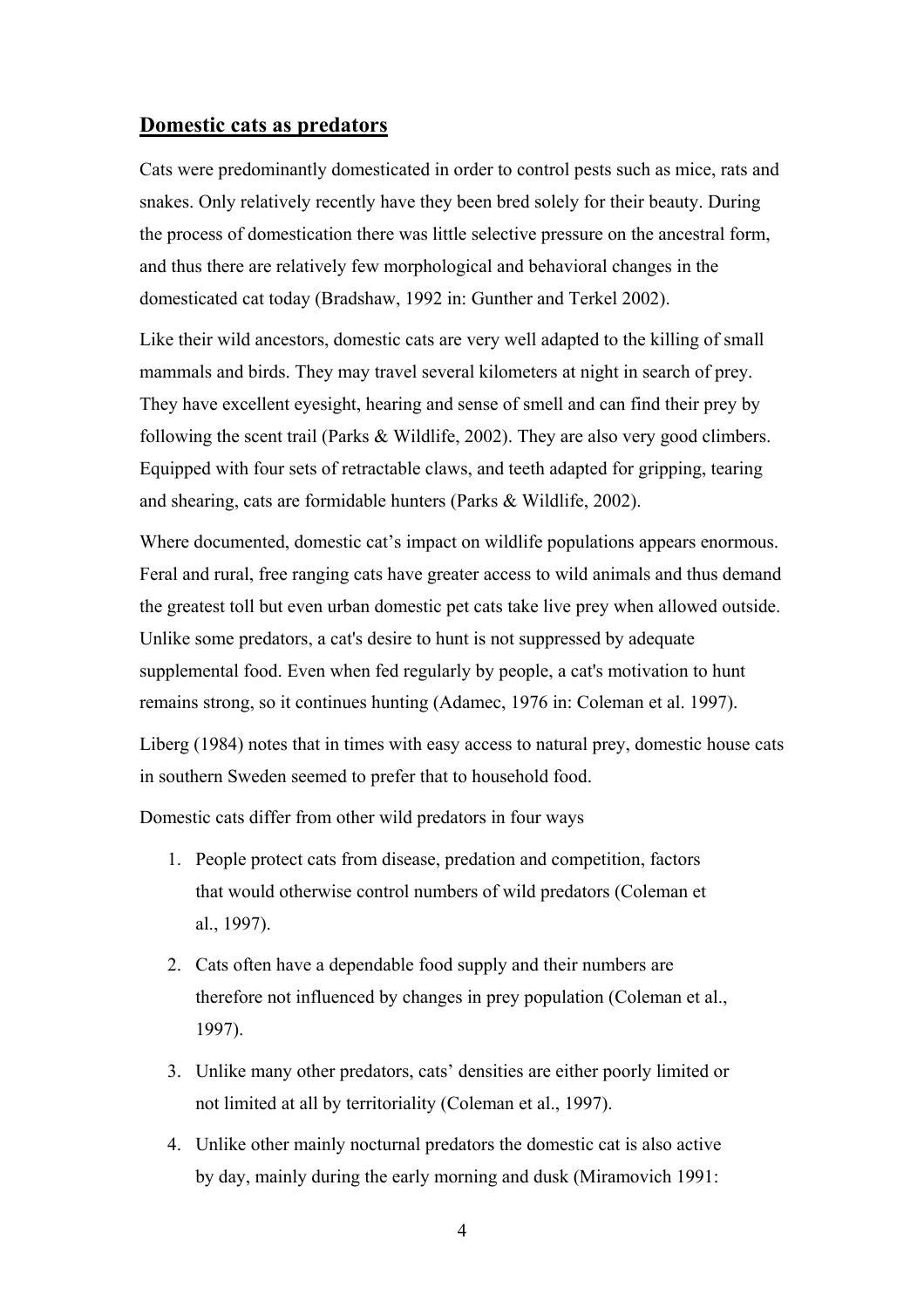in Gunther and Terkel 2002), this allows cat extra scavenging and hunting time relative to other predators.

Cats' predatory behavior appears primarily opportunistic (Barrette, 1997b), they are considered to be generalist hunters (Andersson and Erlinge, 1977), who exploit a wide range of food items (Andersson and Erlinge, 1977). They show seasonal variation in predation on different prey species, which appears to reflect shifts in prey availability (Barrette, 1997b; Liberg, 1984).

Free ranging household cats can also be described as migrating predators- switching from domestic subsistence to predation at certain times (Andersson and Erlinge, 1977). In Southern Sweden feral cats and house cats shared almost identical prey items but during periods with generally low prey abundance or availability, house cats relied more heavily on household food (Liberg, 1984).

Although cats respond to changes in prey availability they still have a tremendous impact on their prey populations. Natural predators are usually unable to keep up with the numbers of their prey population (Andersson and Erlinge1, 1977), but domestic pet cats and stray cats are different because they are not regulated by the availability of wild prey and their populations are stable regardless of prey availability. The continued pressure of their predation can be analogous to the process of Hyperpredation on oceanic islands (Courchamp et al., 1999).

The great density of domestic cats has great impact on the ancestral wildcat and on other carnivores that maintain territories. In some parts of rural Wisconsin, densities of free ranging cats reach 114 cats per square mile (2.56km²). In these areas, cats are several times more abundant than all mid-sized native predators (such as foxes, raccoons (*Procyon lotor*), skunks (*Mephitis mephitis*)) combined. With abundant food, densities can reach over 9 per acre (1 acre= 4047m²), and cats often form large feeding and breeding "colonies" (81 cats were recorded in one colony, and colonies of over 20 are not uncommon) (Coleman and Temple, 1993; Natoli and de Vito, 1988). Crook and Soule (1999) showed that in coastal southern California approximately 35 hunting outdoor cats surround a moderately sized fragment of urban habitat adjacent to a canyon, where native wildlife existed. Such a canyon would only harbor one or two pairs of native predators such as coyotes or grey fox. The ancestral European wildcat, is solitary, territorial, and its densities vary, ranging from one cat per 0.7-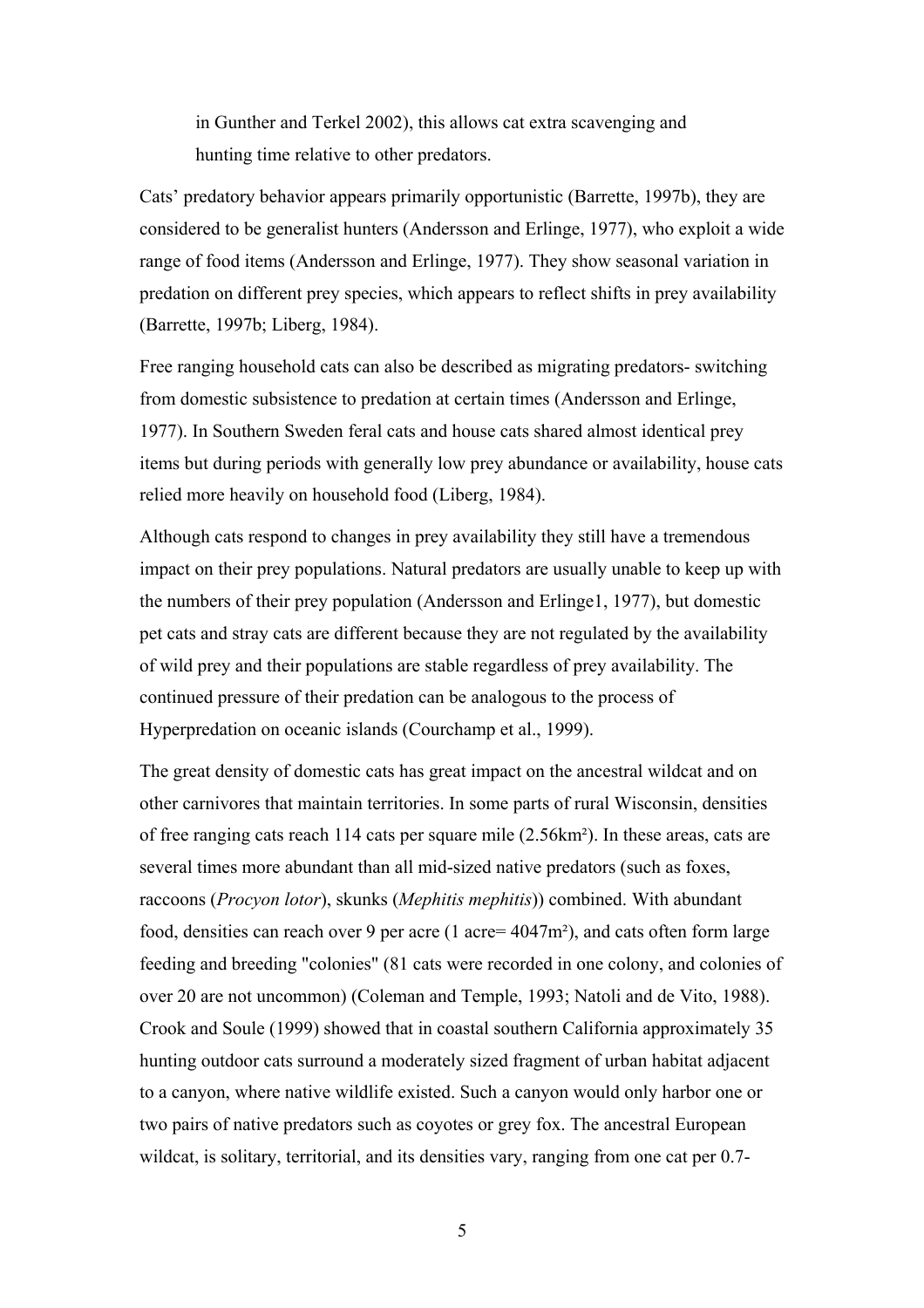10km² (Macdonald and Barrett, 1993). Domestic cats, which move into rural and wild areas compete with the wildcat for food and territory (Mendelssohn and Yom-Tov, 1987) and greatly endanger the latter's declining populations.

### **Domestic Cats Impact on Wildlife and Their Choice of Prey**

Studies of domestic cats' impact as predators and their choice of prey are available from numerous habitats around the world. The prey choice of domestic cats is similar to that of their wild ancestor, the wild cat. The African wildcat subspecies (*Felis silvestris lybica*) preys mostly on mice (*Mus spp.*), rats (*Ratus spp.*), and gerbils (*Gerbillus*), as well as scrub hare (*Lepus saxatilis*), rock rabbits (*Pronolagus spp.*), insects, birds and small reptiles (Garman, 2000). The European subspecies (*Felis silvestris silvestris*) eats mostly small rodents such as wood mouse (*Apodemus Sylvaticus*), pine vole (*Microtus pinetorum*), water vole (*Arvicola terrestris*) and shrew (*Soricidae*) while the Scottish subspecies (*Felis silvestris grampia*) bases its diet on species that are more abandoned in open terrain such as rabbits (*Oryctolagus cuniculus*) and hare (*Lepus europaeus*). Birds, small mammals and reptiles are also a part of the European cat's diet (Garman, 2000).

Childs (1986, in: Hall et al., 2000) reported that urban cats avoid foraging on large rats. Biben (1979, in: Hall et al., 2000) found that prey size and difficulty of capture may greatly influence the predation attempts by cats. This is supported by the findings of Read and Bowen (2001) that in arid southern Australia feral cats weighing less than 2.5 Kg typically preyed more on native vertebrates, that are presumably easier prey, than did larger cats, which preferred introduced species, mainly rabbits.

Most studies focus on domestic pet cats in urban and rural environment. Information about truly feral cats is scarce and sporadic, probably because they are harder to study. We can easily assume that feral cats, which subsists almost completely on natural prey take more live prey items than stray or domestic pet cats who are fed by human or subsist on human waste. Liberg (1984) found that the prey choice of housebased cats was similar to that of feral cats, but the absolute intake of the later was four times that of an average house based cat. Short et al. (2002) found that rodents, birds and reptiles occurred more frequently in the diet of feral cats and food scraps occurred more frequently in the diet of semi-feral cats, although, their dietary diversity was similar.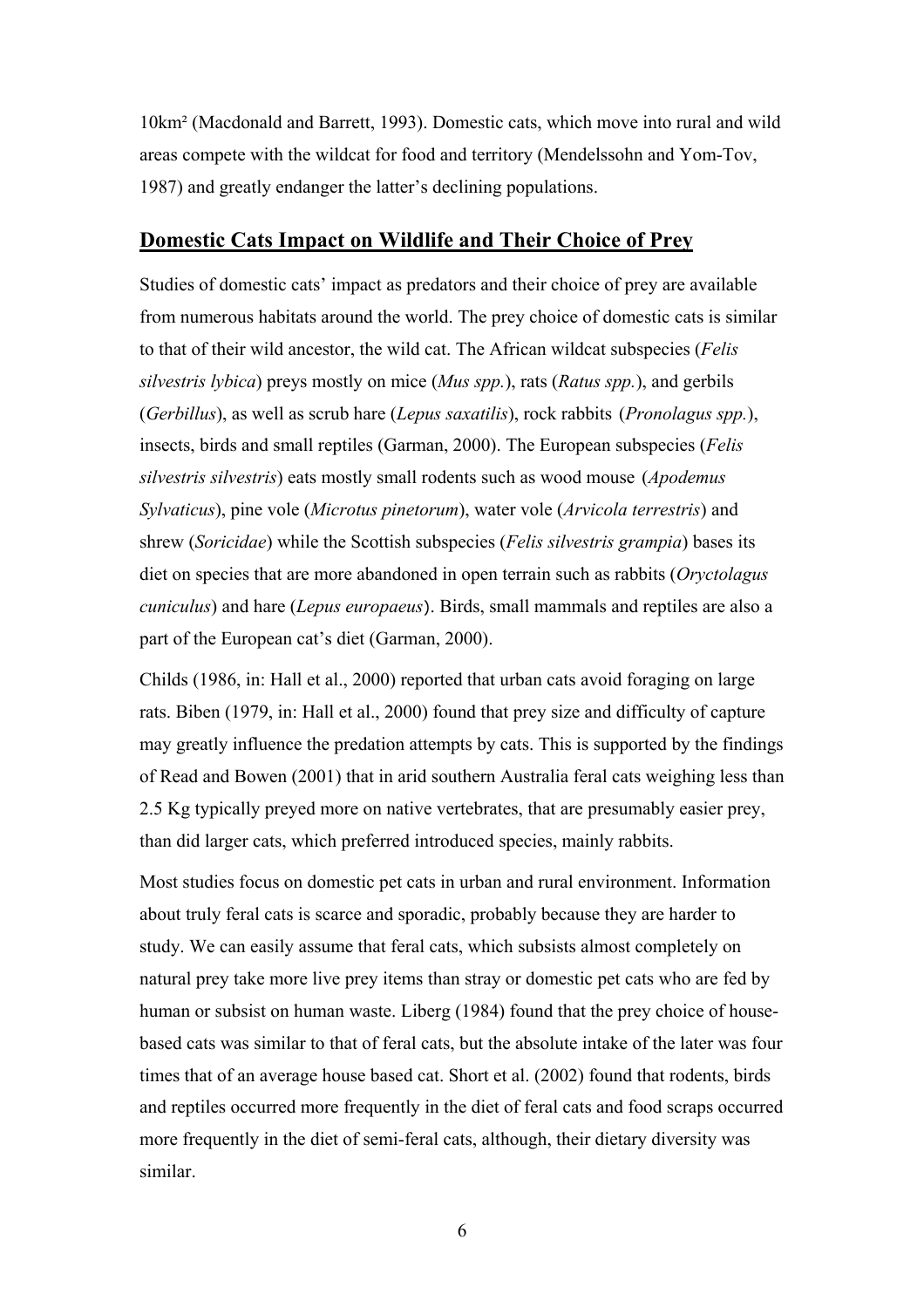#### **Domestic Cats' Predation in the Old World and in the New World**

Prey species in the old and in the new world evolved in the presence of felids.

We discuss the impact of domestic cat predation on those species, in the old world where the closely related wildcat occurs as well as other feline species, and in the new world where feline species different from those of the old world occur.

To find out more about the killing habits of cats in Britain, Woods et al. (in press) carried out a survey of almost a thousand cats during the spring and summer of 1997 for the Mammal Society. The respondents were everyday cat owners recruited through a big media drive by BBC Wildlife magazine and followed up with a range of newspaper and magazine articles and radio interviews. Each participating cat owner completed a form with details of their cat including its name, color, age, sex and the amount of food it was given and was asked to document what species the cat killed and brought home between 1st of April and 31st of August. This initial survey was followed up by a questionnaire to the respondents asking for more details about their cat, where it lived and its general environment. The questions included whether or not the owners fed birds and mammals in their garden, whether or not the cat was kept indoors at night and if it wore a bell. Woods et al. (in press) received kill or capture records of 986 cats amounting to a total of 14,370 prey items. The results analysis of the 5-month study indicates that some cats bring more than 37 prey items each year. The total of animals killed and brought home by 9 million cats living in Britain is estimated in the region of 275 million per annum. Although this number is striking it only amounts to the average cat bringing about one prey item every two weeks. However these approximations are probably underestimates, because cats will not bring home all the prey they kill. George (1974) suggested that three farm cats brought home 50% of the prey they captured. Moreover, the survey did not investigate the killing behavior of truly feral cats, which depend on predation for survival.

Woods et al. (in press) survey showed that mammals made up 68.6% of the prey items, birds 23.6%, amphibians 4.1%, reptiles 0.9%, fish 0.2%, invertebrates 1.2% and the rest were unidentified. Different studies from around the world showed similar ratio of prey choice, however, the diet of free ranging cats reflects the locally available food (Coleman et al., 1997).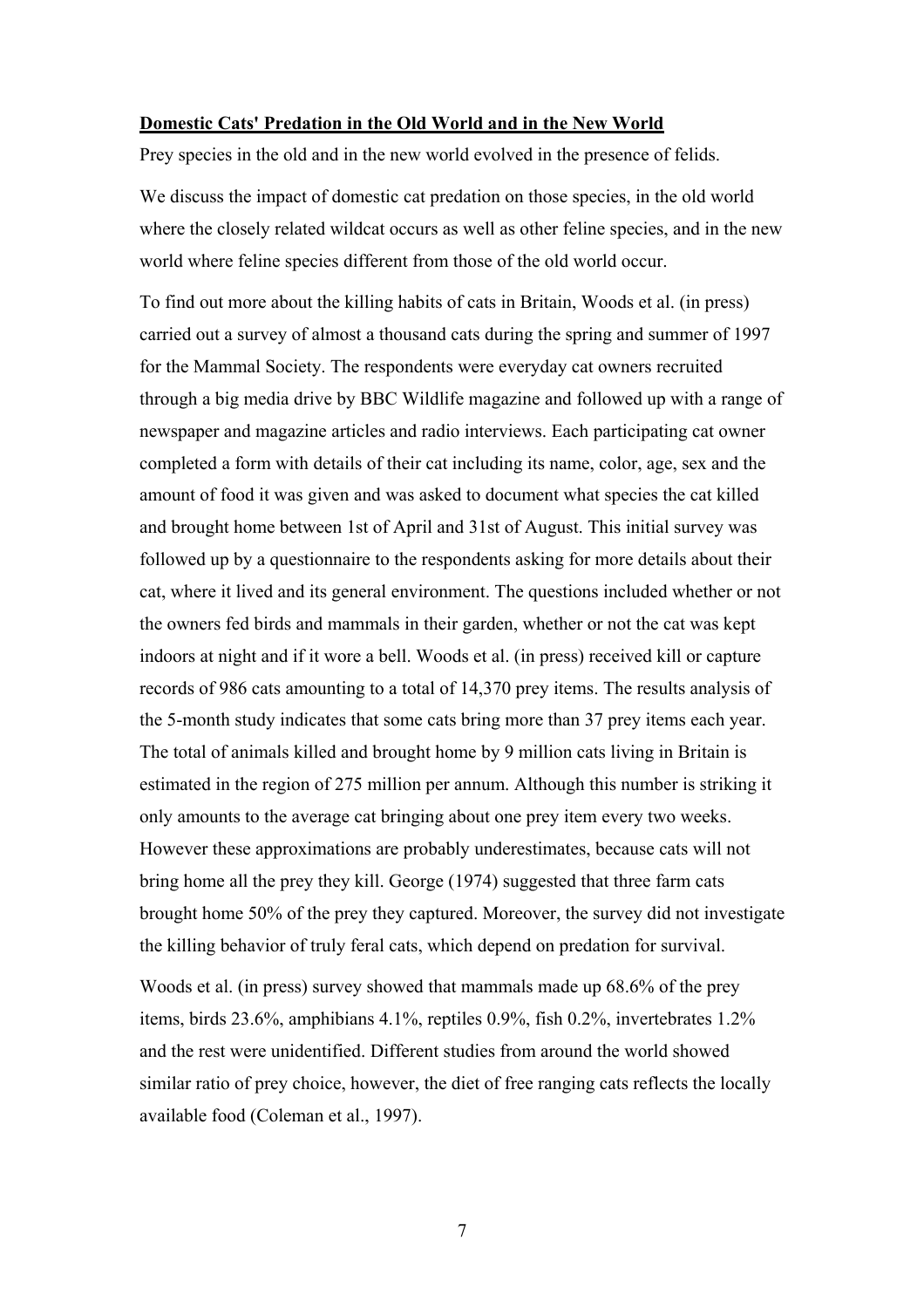Predation by domestic cats may threaten even very common species such as house sparrows (*Passer domesticus*): In Bedfordshire village of Felmersham in England, house sparrows made up 17% of the total intake of domestic pet cats (Churcher and Lawton, 1987). In the British Mammal Society survey 961 out of the 3391 birds collected were house sparrows (28.3% of avian intake or 6.6% of total intake). Mead (2000 in: Woods et al., in press) suggests that every year, during the breeding season from April to August cats are responsible for the death of 9 million house sparrows in Britain. This predation pressure is significant since there were 2.6-4.6 million pairs of house sparrows in Britain during 1988-1991 (Gibbons et al., 1993 in: Woods et al., in press). Hence, cat predation alone could account for most or all of the annual productivity (Woods et al., in press).

In North America, where the ancestral wildcat does not exist and the domestic cat was only introduced during the European colonial times cats also destroy an astonishingly high number of animals annually. Some of these kills are house mice, rats and other species considered pest, but many are native songbirds and mammals whose populations are already stressed by other factors such as habitat destruction and pesticide pollution.

In Canada, 5 million pet cats kill approximately 140 million birds and small animals each year (The Cat in Kennel Campaign).

Based on studies from across the US, it is estimated that in the US cats kill over a billion small mammals and millions of birds each year (Coleman et al., 1997).

 In Virginia, researchers compared free roaming domestic pet cats in a rural setting and a more urban one. Between January and November of 1990 cats caught, on average, 26 native individual prey species in the urban area, and 83 in the rural area (Mitchell and Beck, 1992).

In California, a two-year study (Hawkins, 1998) was conducted in two parks with grassland habitat in the East Bay Regional Park District. One park had no cats, and in the other park there were more than 20 cats that were fed daily. There were almost twice as many birds seen in the park with no cats than in the park with cats. California thrashers (*Toxostoma redivivum)* and California quail (*Callipepla californica)*, common ground nesting birds were seen during surveys in the no-cat area while they were never seen in the cat area. In addition, over 85 percent of the native deer mice

<sup>8</sup>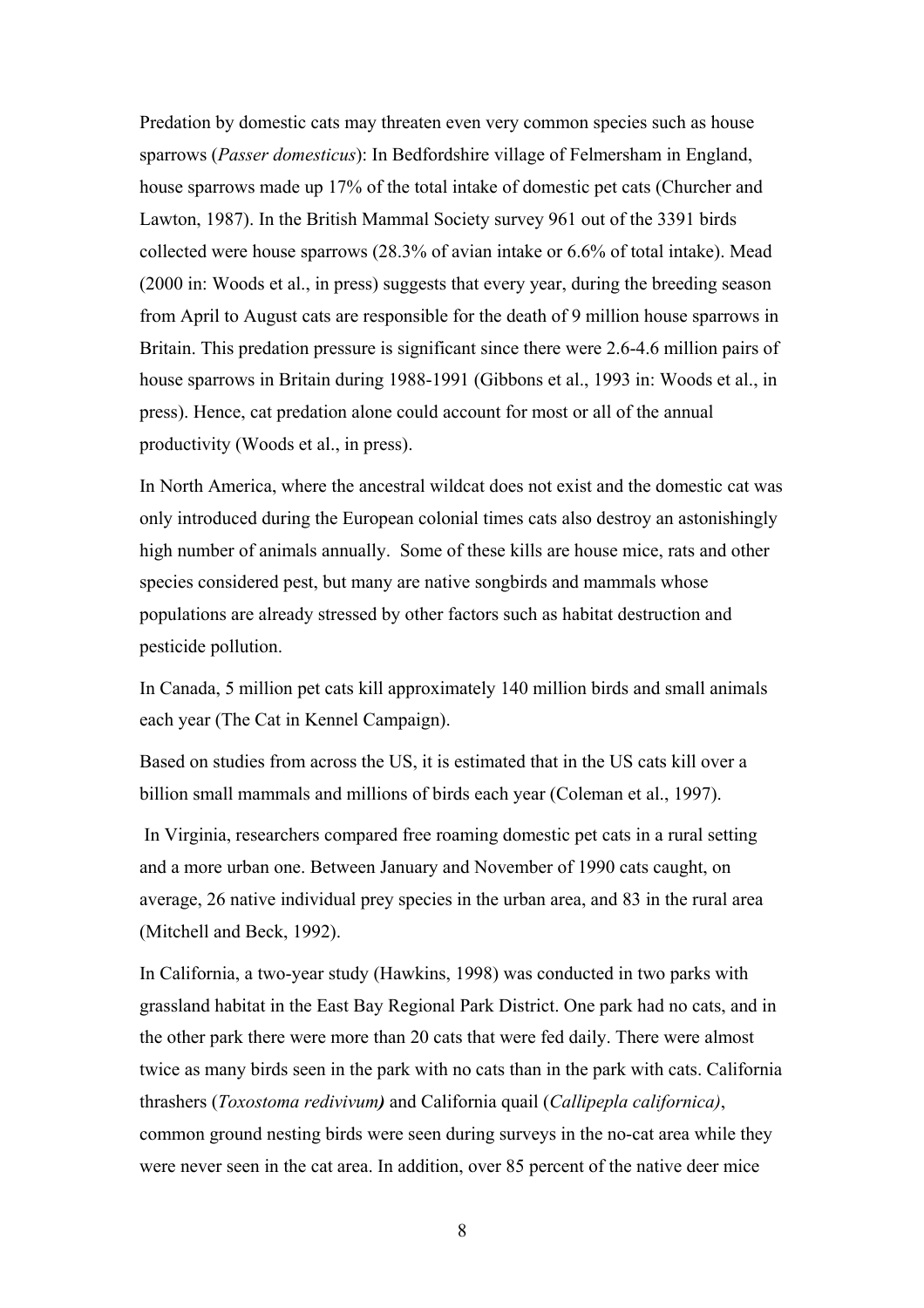(*Peromyscus maniculatus*) and harvest mice (*Reinthrodontomys megalotis*) trapped were in the no cat area, whereas 79 percent of the house mice (*Mus musculus*), which is an exotic species to California and considered as pest, were found in the cat area. According to Hawkins (1998) "cats at artificially high densities, sustained by supplemental feeding, reduce abundance of native rodent and bird populations, change the rodent species composition, and may facilitate the expansion of the house mouse into new areas..." (Hawkins, 1998).

Crook and Soule (1999) showed the impact of cat predation on native prey species in a fragmented habitat in coastal southern California. Intensive urbanization has destroyed most of the native sage-scrub habitat, leaving undeveloped steep-sided canyons as isolated fragments of habitat islands in an urban sea (Crook and Soule, 1999). 32% of residents bordering the San Diego fragment owned cats, and on average each cat owner owned 1.7 cats. 77% of cat owners let their cats outdoors and 84% of outdoor cats brought back kills to the residence. Thus, approximately 35 hunting outdoor cats surround a moderately sized fragment (bordered by  $\sim$ 100 residents). In comparison, the canyons often harbor only one or two pairs of native predators such as coyotes (*Canis latrans*) or grey fox (*Urocyon cinereoargenteus*). Cat owners reported that each outdoor cat that hunted returned on average 24 rodents, 15 birds and 17 lizards to the residence each year. Crooks and Soule (1999) estimated that cats surrounding a moderately sized fragment return about 840 rodents, 525 birds and 595 lizards to residences per year. These approximations are probably underestimates, because, as mentioned above, cats do not bring home every prey item they kill. Identification of 68 prey items returned by cats indicated that 67% of 26 rodents, 95% of 21 birds and 100% of 11 lizards were native species. According to Crooks and Soule (1999) this level of bird predation appears to be unsustainable. Existing population sizes of some birds do not exceed 10 individuals, in small to moderately sized fragments, so even modest increases in predation pressure in conjunction with other fragmentation effects, may quickly drive native prey species to extinction.

A study of the habitat use and diet of feral cats in a Mediterranean habitat in a riparian reserve in central California (Hall et al., 2000) can probably reflect on the situation in other areas with similar climatic areas such as Israel. Cats in the reserve seemed to strongly prefer staying in riparian habitat. Hall et al. (2000) suggests that this habitat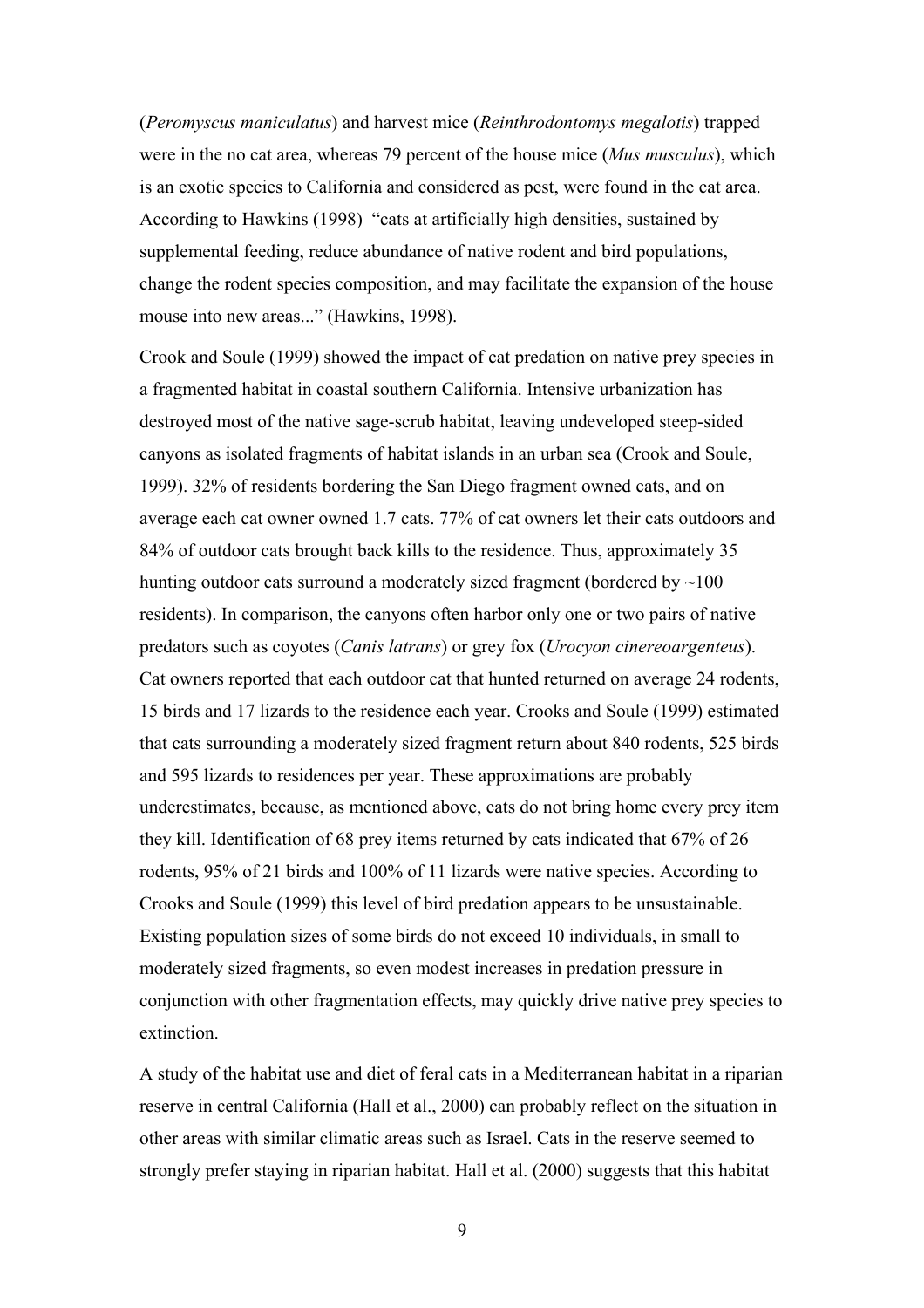provides ample cover and perhaps a variety of prey, especially birds. Cats in the study foraged mostly in the adjacent fields and annual grasslands and to a lesser extent in the riparian habitat. The feral cats in the study area fed mostly on small mammals and preferred native species rather than introduce ones.

Hall et al. (2000) suggests that the threats from feral cats by predation to native prey animals and by competition to native predators are increasing in fragmented habitats, which characterizes Mediterranean systems where greater "edge" makes access to native species even easier for feral cats.

#### **Domestic Cats' predation in Australia and New Zealand**

Australia's native plants and animals adapted to life on an isolated continent over millions of years. Marsupial predators were present throughout the continent, but no native placental predators existed until the introduction of the dingo (*Canis lupus familiaris dingo)* about 4000 year ago (Australian Conservation Foundation, 1984). The introduction of the dingo was only the beginning of an ecological disaster for many unique, native Australian species. Since the European settlement, in the first quarter of the 19<sup>th</sup> century, Australian native species had to compete for food, shelter and habitat with a range of introduced animals. They have also had to face new predators, one of which was the domestic cat. The type, scale, frequency and intensity of disturbance to the native Australian fauna and flora, has changed presenting a significant adaptive challenge to native animals over a compressed time scale (Wilson and Friend, 1999). With the arrival of European settlers, cats diffused inland and were spread from multiple coastal introductions in the period 1824-86 (Abbott, 2002). By the 1850's colonies of feral cats were established in the wild (Biodiversity Group Environment Australia, 1999). Considerable numbers of cats were deliberately released in semi-arid and arid regions in the 1880's as part of a misguided rabbit control program (Read and Bowen, 2001) and by 1890 nearly all the continent had been colonized by cats (Abbott, 2002). The rapid dispersal of cats throughout Australia was helped by the fact that they have few natural predators or fatal diseases in the continent.

In Australia, Feral cats hunt and kill numerous native birds, mammals, reptiles, amphibians and insects and this threatens the survival of many endangered and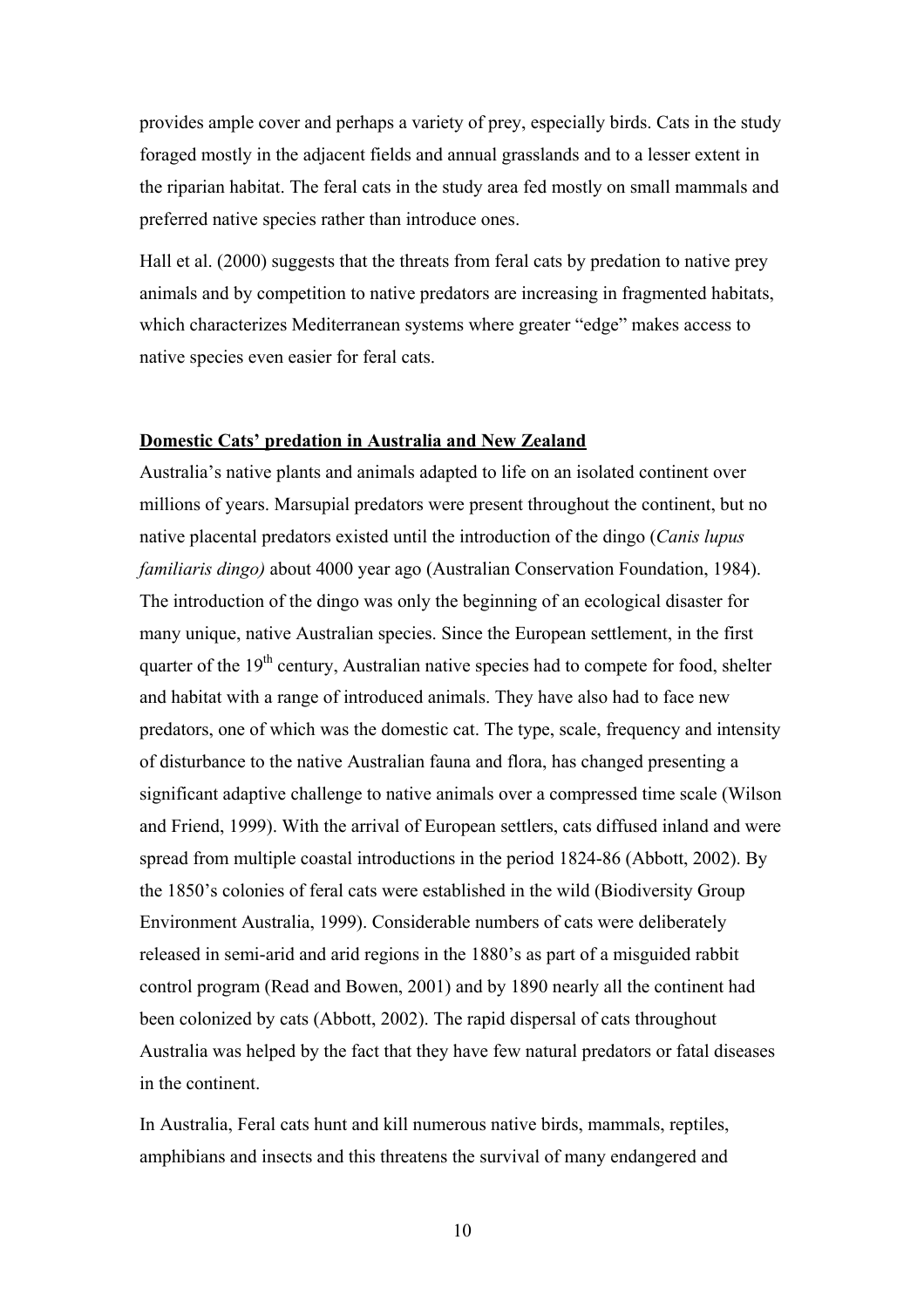vulnerable species. Read and Bowen (2001) estimate that in the Roxby Downs Region in South Australia annual cat predation accounts for approximately 700 reptiles, 150 birds and 50 native mammals per square kilometer. There are instances where feral cats have directly threatened the successful recovery of endangered species. For example, feral cats killed many of the captive bred Malas (Rufous Hare-wallabies - *Lagorchestes hirsutus*) that were released in the Tanami Desert in the Northern Territory during 1990 and 1991 (Biodiversity group environment Australia, 1999). Australian mammals may be such easy prey for domestic cats that a single feral cat was responsible for reducing the numbers of rock wallabies (*Petrogale spp.*) in an isolated colony in tropical Queensland (Biodiversity Group Environment Australia, 1999).

Barratt (1997b) found that 64% of the prey items brought homes by cats in Canberra, Australia, over 12 month, were introduced mammals, especially mice and rats. Birds compromised 27% of prey (14 % native, 10% introduced and 3% unidentified). Reptiles made 7% of the prey items, amphibians 1% and native mammals 1%. While this suggests that introduced mice and rats are common prey of house cats in urban and suburban environments in Australia, it also suggests that in relatively undisturbed environments adjoining new residential development, predation by house cats may have a substantial impact on locally abundant, patchily distributed populations of native fauna, particularly mammals (Barratt, 1997b). Introduced bird species such as, common starlings (*Sturnus vulgaris*), blackbirds (*Turdus merula*) and the common mynah (*Acridotheres tristis*), appear to displace native species such as the red-rumped parrot, (*Psephotus haematonotus*), galahs (*Eolophus roseicapillus)*, and eastern (*Platycercus eximinius*) and crimson (*Platycercus elegans*) rosellas from their nest holes. If house cats were able to control populations of introduced species, less aggressive native species may ultimately benefit. However, the stable or increasing trends in the abundance of these species in Canberra suggests that house cats are not having a major impact on these species (Barratt, 1998).

Studies have shown that cats in arid Western and Southern Australia prey heavily on rabbits (Short et al., 2002; Read and Bowen, 2001). The presence of rabbits can allow an increased predator population, which can lead to extinction of the indigenous, and less well adapted prey species (Courchamp et al., 1999). Declines in rabbit population were not followed by significant declines in cat population (Read and Bowen, 2001),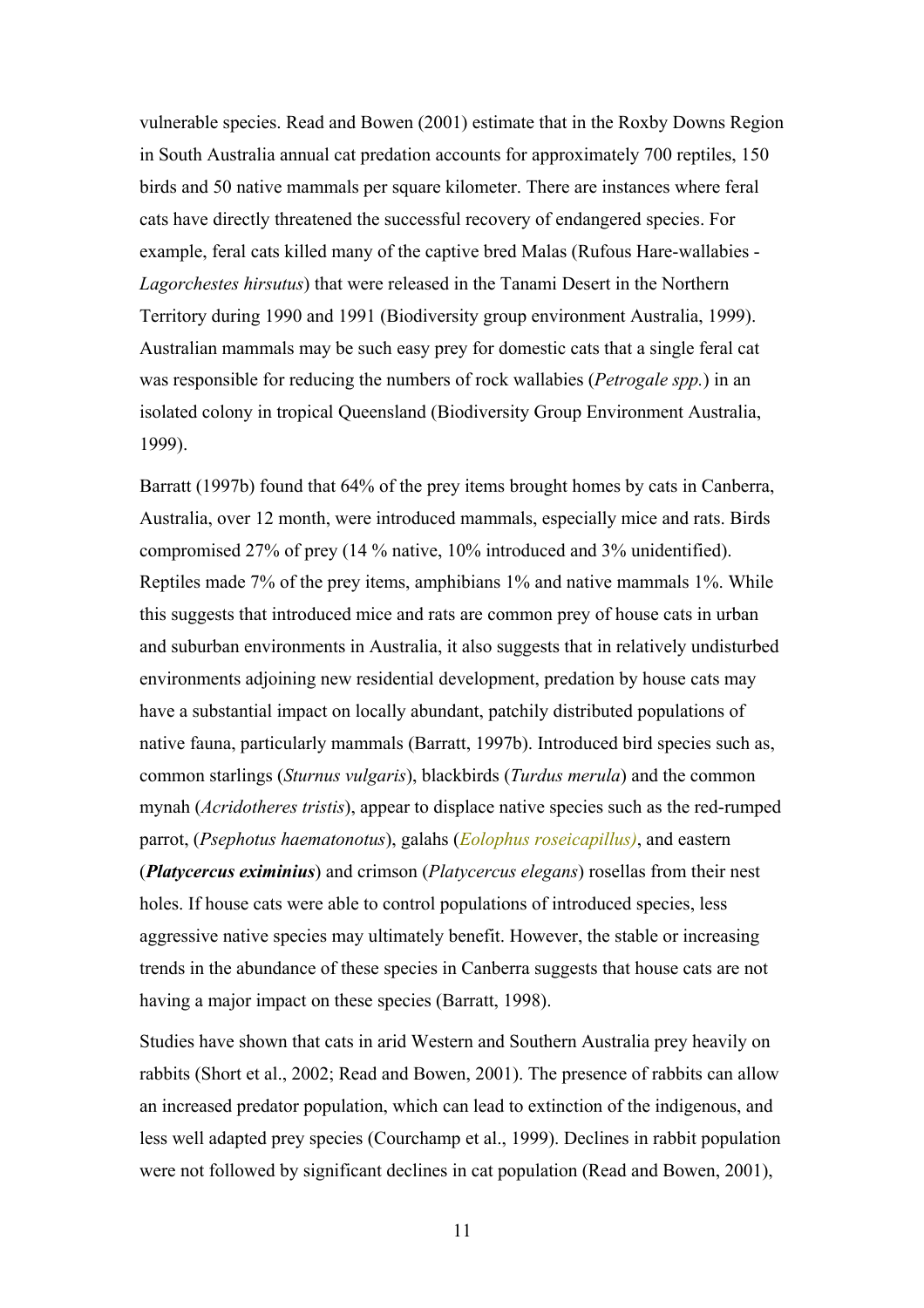presumably because they could effectively switch to hunting a wide range of native vertebrates. Native rodents, birds and reptiles, occurred frequently in the diet of feral cats in Western Australia (Short et al., 2002). The results of a cat removal experiment supported the hypotheses that predation by feral cats reduced population sizes of small, native vertebrates (Risbey et al., 2002). The conilurine rodents, a predominantly Australian group of almost 50 species, have suffered a higher rate of extinction and decline than other mammalian taxa (Smith and Quin, 1996). The abundance of the cat was the best predictor of decline in small conilurines (<35g). Declines have been most severe in areas where predator abundance has been greatly elevated and sustained by the introduction of rabbits and mice taxa (Smith and Quin, 1996).

Feral cats have impacted heavily on island fauna. The fauna and flora on the islands of the New Zealand archipelago evolved in the absence of terrestrial mammals and did not develop the necessary defense mechanisms against predators. As a result, New Zealand fauna and flora has proved particularly susceptible to their recent introduction. Because islands are small and isolated the presence and impact of feral cats is more obvious than on the mainland. The avifauna of New Zealand has suffered many extinctions and declines, and now contains a disproportionately high number of threatened species. Over 40 percent of the land-bird species present before human occupation are now extinct (Dowding and Murphy, 2001). Overall, rats, cats and mustelids appear to be the introduced mammals that have the greatest impacts on New Zealand's shorebirds (Dowding and Murphy, 2001). Dowding and Murphy (2001), based on analysis by King (1985), suggest that the greatest numbers of extinctions of island birds worldwide due to predators, have been caused by rats (54%) and cats (26%). There are many examples of species that are known or believed to be endangered or threatened primarily by cats. The Stephens Island wren (*Xenicus lyalli*) was both discovered and exterminated by the lighthouse kipper's cat in 1894 (Buller, 1905). On Little Barrier Islands, feral cats contributed to the total extinction of the Little Barrier snipe (*Coenocorypha a. barrierensis*), the local extinction of North Island saddleback *(Philesturnus carunculatus rufusater)*, and the severe reduction in numbers of grey-faced petrel (*Pterodroma macroptera*), Cook's petrel (*Pterodroma cookii*) and black petrel (*Procellaria parkinsoni*), plus the decline of lizard and tuatara species (Veitch, 2001). The adult population of Parea or the Chatham Island pigeon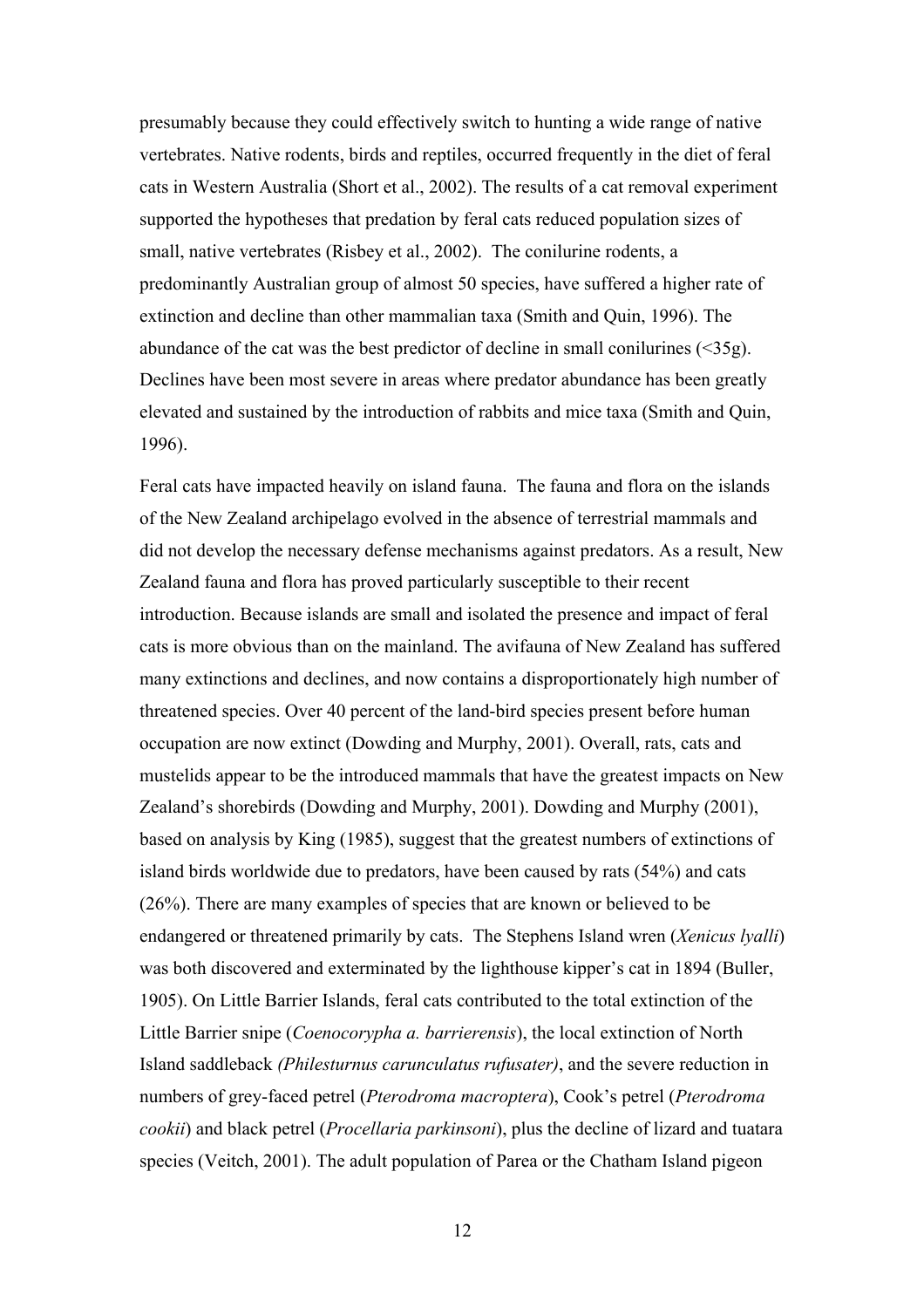(*Hemiphaga novaeseelandiae novaeseelandiae*), an endangered subspecies, endemic to the Chatham Island of New Zealand, were increased three fold from 27 in 1990 to 81 in 1994 in valleys where feral cats and brush tailed possums (*Trichosurus vulpecula*) were reduced (Grant et al., 1997). On Stewart Islands of New Zealand, most of the Kakapo (*Strigops habroptilus*) found dead had been killed or scavenged by feral cats (Powlesland et al., 1995). The major reason for decline of the dotterel (*Charadrius morinellus*) on Stewart Islands is attributed to predation by feral cats (Dowding and Murphy, 1993). The mainland New Zealand population of the New Zealand shore plover (*Thinornis novaeseelandiae*) declined over the past century, probably as a result of predation by introduced rats and feral cats (Davis, 1994).

In Australia and New Zealand there is considerable awareness of the threats posed to native fauna by introduced animals, including cats. In New Zealand there are many programs attempting translocation of native species on islands refuges free of introduced predators. Research is currently under way on the development of speciesspecific toxins and lures, so that poisoning can be more targeted (Dowding and Murphy, 2001). In Australia, the Commonwealth Government has a program with the specific aim of reducing the impact of feral animals, The National Feral Animal Control Program (NFACP). It is a Natural Heritage Trust funded program managed by Environment Australia and the Bureau of Rural Sciences. The program aims to develop and implement projects to reduce the impact of feral animal pest on native species and the natural environment, particularly in areas important for the recovery of threatened species (Environment Australia, 2001)

In 1992 the Australian Parliament passed the Endangered Species Protection act 1992. This act lists predation by foxes (*Vulpus vulpus*) and feral cats, competition and land degradation by feral goats (*Capra hircus*) and rabbits as key threatening processes of native species. The Act also provides statutory obligations on the commonwealth, in cooperation with the states and territories, to prepare and implement a joint Threat Abatement Plan (TAP) for each listed threatening process. The NFACP, has funded the development of four Threat Abatement plans (one of which is for feral cats). Some of the key objectives of the TAP for predation by feral cats are:

Eradicate feral cats from islands where they are a threat to endangered or vulnerable native animals.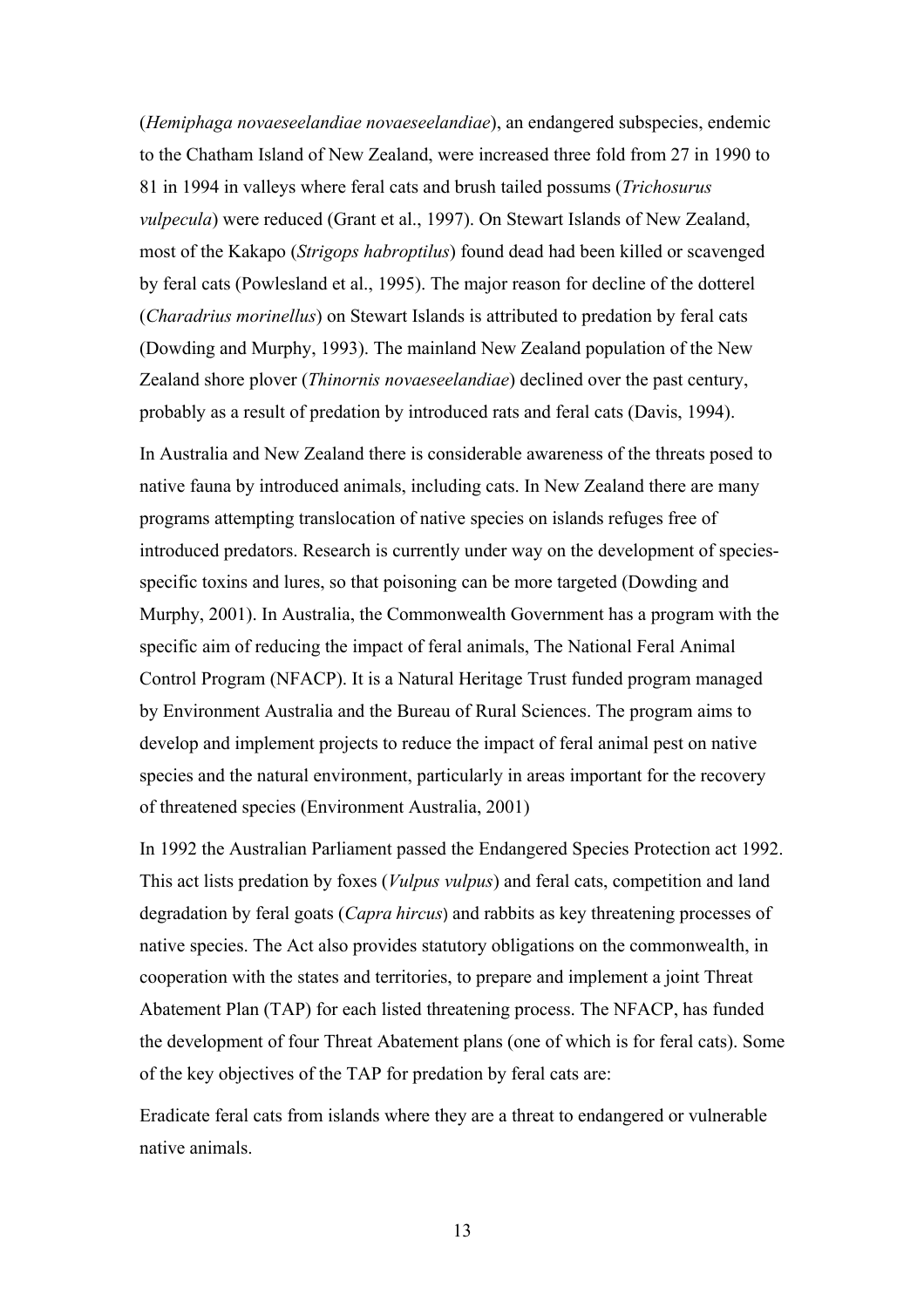Prevent feral cats from occupying new islands in Australia where they may threaten species or ecological communities with extinction.

Promote the recovery of species and ecological communities that are endangered or vulnerable as a result of predation by feral cats.

Improve the effectiveness and humanness of cat control methods

Improve the knowledge and understanding of the impacts of feral cats on endangered or vulnerable native animals and the interactions of feral cats with other pest species.

Currently, research is being undertaken by the TAP to improve the effectiveness of baits and traps in controlling feral cats. The use of visual lures (such as feathers and cotton wool) and attractants (such as tuna oil) are being tested in an effort to attract greater numbers of feral cats to traps and baits. The impact of feral cats on native wildlife is being studied in various parts of Australia in order to have it quantified. It is important to determine and understand the extent of the impact on native animals so that control measures can be more effectively implemented or better ones developed (Biodiversity Group Environment Australia, 1999).

#### **More Factors that Influence Predation by Domestic Cats.**

A large-scale survey of 5,500 homes with bird feeders was carried in the US during the winter of 1989-1990 in order to assess the effect of domestic pet cat predation on birds near bird feeders (Dunn and Tessaglia, 1994) the results indicate that the domestic cat was a significant predator of birds at feeders, but that predation rates in gardens where birds were fed were similar to predation rates in other areas. Species killed by cats at feeders included: dark eyed junco (*Junco hyemalis*), pine siskin (*Carduelis pinus*), northern cardinal (*Cardinalis cardinalis*) and American gold finch (*Carduelis tristis*). The results of the British Mammal Society survey (Woods et al., in press) suggest that cats living in houses that provided food for birds actually killed fewer birds than those living in houses that did not provide food. Feeding of birds may reduce susceptibility in a few ways: a greater number of birds may enhance group vigilance behavior and thus warn against predators (Siegfried and Underhill, 1975; Waite, 1987; Popp, 1988 in: Woods et al., in press). Alternatively, extra food supply may reduce the foraging time and thus the time during which the birds are at risk of being captured by cats (Jansson et al., 1981 in: Woods et al., in press), or birds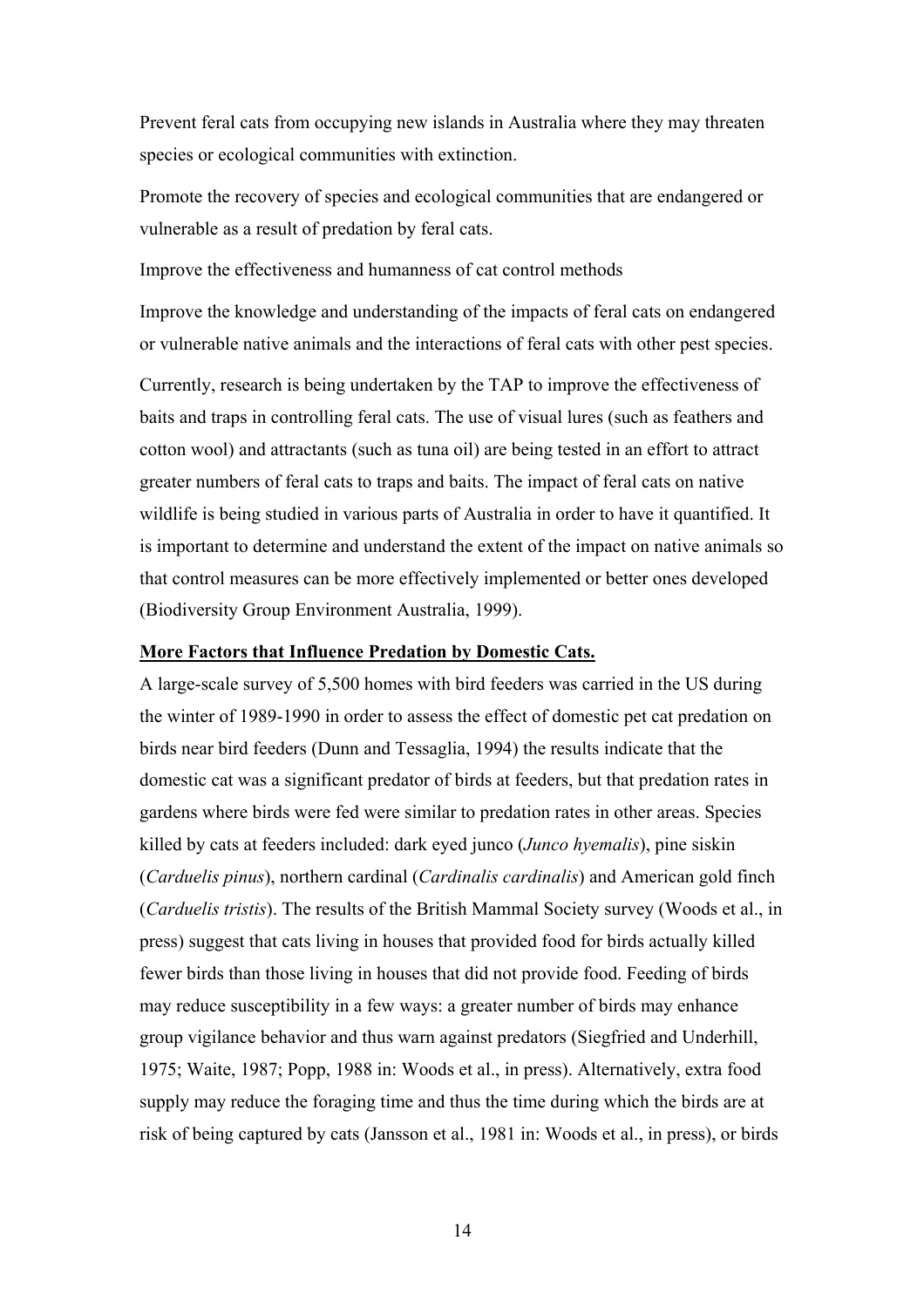that habitually used human-provided food tend to be more alert to the dangers posed by cats (Woods et al., in press).

The efficiency of fitting cats with bells is contentious. Barrette (1998), found that belling of cats has no significant effect on the amount of prey caught. The results of Ruxton et al. (2002) on the other hand suggest that equipping cats with bells reduced prey delivery rates by about 50%. During an eight-week study each cat delivered an average of 5.5 prey animals in the four weeks with the bell off and 2.9 items in the four weeks with the bells on (Ruxton et al., 2002)). The result of the longer study by Woods et al. (in press) show that fewer mammals were killed and brought home by cats that were equipped with bells. Birds capture rates were not affected by equipping cats with bells.

Bells may serve as a warning of a predator's approach. Birds may rely largely on visual cues in predator avoidance behavior or they may not hear the bell due to its acoustic qualities (Woods et al., in press). Coleman et al. (1997) suggests that wild animals don't necessarily associate the ringing of the bell with danger and that some cats with bells on their collars learn to stalk their prey silently.

Cats that were kept in at night brought home fewer mammals than ones that were allowed to stay outside (Woods et al, in press; Barrette, 1998). Movement of domestic pet cats from residential environment into surrounding habitat was shown to be significantly larger at night than during the day (Barrette, 1997a) making populations of nocturnal species and particularly small mammals, which are predominantly nocturnal, exposed to predation by domestic cats.

#### **Indirect impact of predation by domestic cats.**

Predation has direct effect on prey survival but may also have indirect effects.

Domestic cats may compete with native predators for prey animals. Unlike many other predators, domestic cats do not strictly protect or defend their territories and therefore live in much higher densities in colonies that can grow to include dozens of animals (Coleman et al., 1997). Additionally, cats are often fed by human caretakers, and vaccinated against disease, as a result they are stronger, and may be superior in competition with other wild predators. In fact, George (1974) argued that the most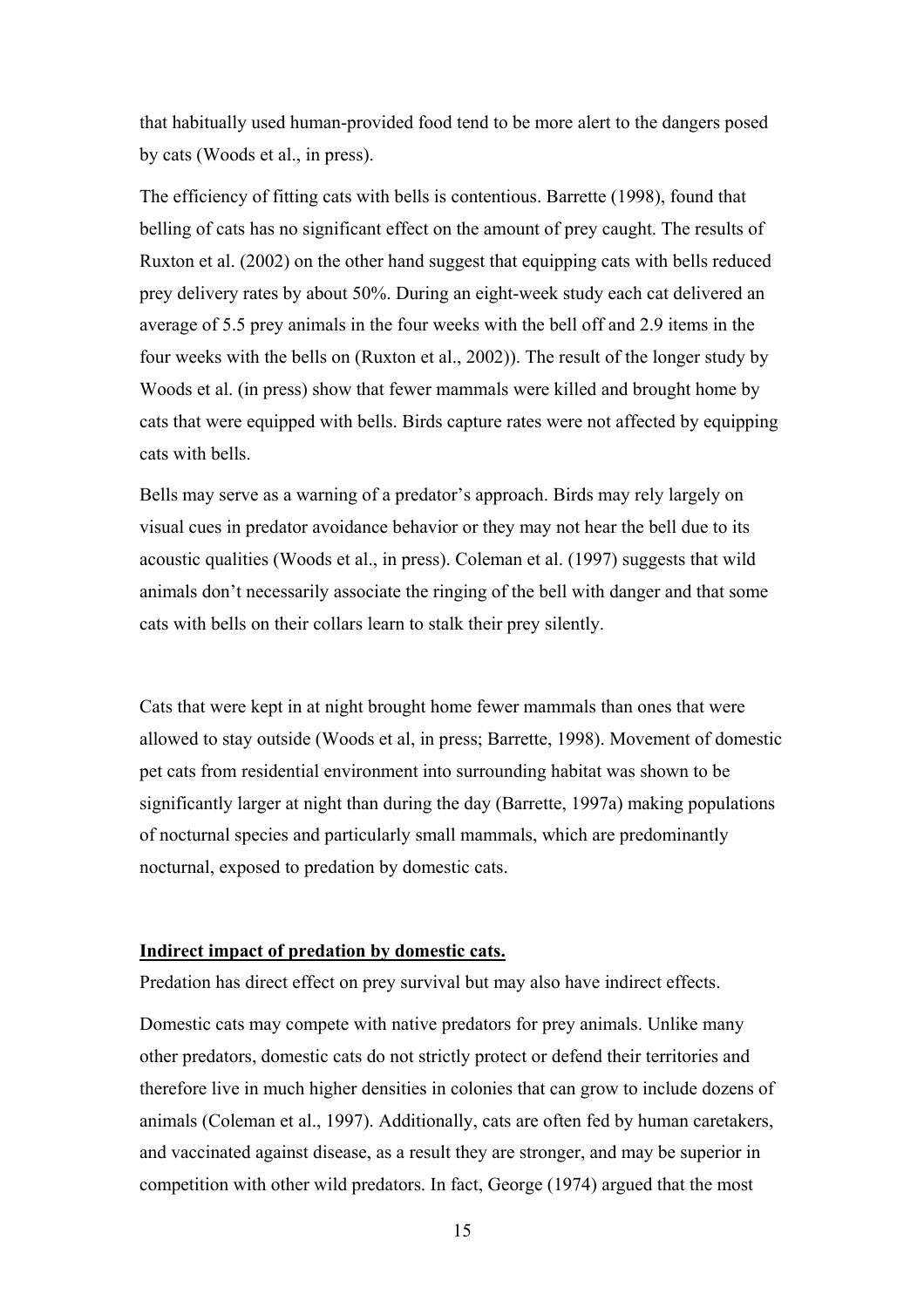detrimental effect of cats on indigenous wildlife might be as competitors to native predators, especially rodent dependent raptors.

 Another indirect effect of predation is that animals may change their foraging behavior under predation risk (Lima and Dill, 1990 in: Korpimaki and Kerbs, 1996) or there may be behavioral changes that will reduce reproduction of prey population (Korpimaki and Kerbs, 1996). In addition, behavioral changes in prey animals may decrease the chances of mortality from one predator but make them more vulnerable to a second one (Chernov et al., 1976 in: Korpimaki and Kerbs 1996).

## **Hybridization between Domestic Cats and Wildcat.**

Hybridization between domestic and wild cats is by far the greatest threat to the existence of wildcats subspecies all over their range of distribution (Garman, 2000). Wildcats subspecies can be split into three main groups: the Silvestris Group (European wildcat), the Lybica Group (African wildcat) and the Ornata Group (Asian wildcat). The last is considered to be most at risk (Garman, 2000).

As human population increases, people are moving into more remote areas, coming closer to the last refuges of endangered species. Today most subspecies of wildcat live in relative close proximity to human habitation and in as much close to domestic and feral cat populations. In these areas wild cats often mate with domestic cats to create fertile hybrids. Over an extended period of time it is possible that certain subspecies will interbreed themselves to extinction (Garman, 2000). Domestic cat males are bigger than wildcat males and easily compete with them for females in estrous (Mendelssohn and Yom-Tov, 1987).

Recent research shows that in all the Scottish wildcat (*Felis silvestris grampia*) and feral cat populations as few as one in eight are pure bred wildcat with the remaining hybrids ranging in between (Garman, 2000). In the light of this, *F. silvestris grampia* has been listed as endangered by the IUCN.

In Israel there is a severe danger to the existence of pure wildcat, *Felis silvestris tristrami*, because of hybridization with domestic cats (Mendelssohn and Yom-Tov, 1987).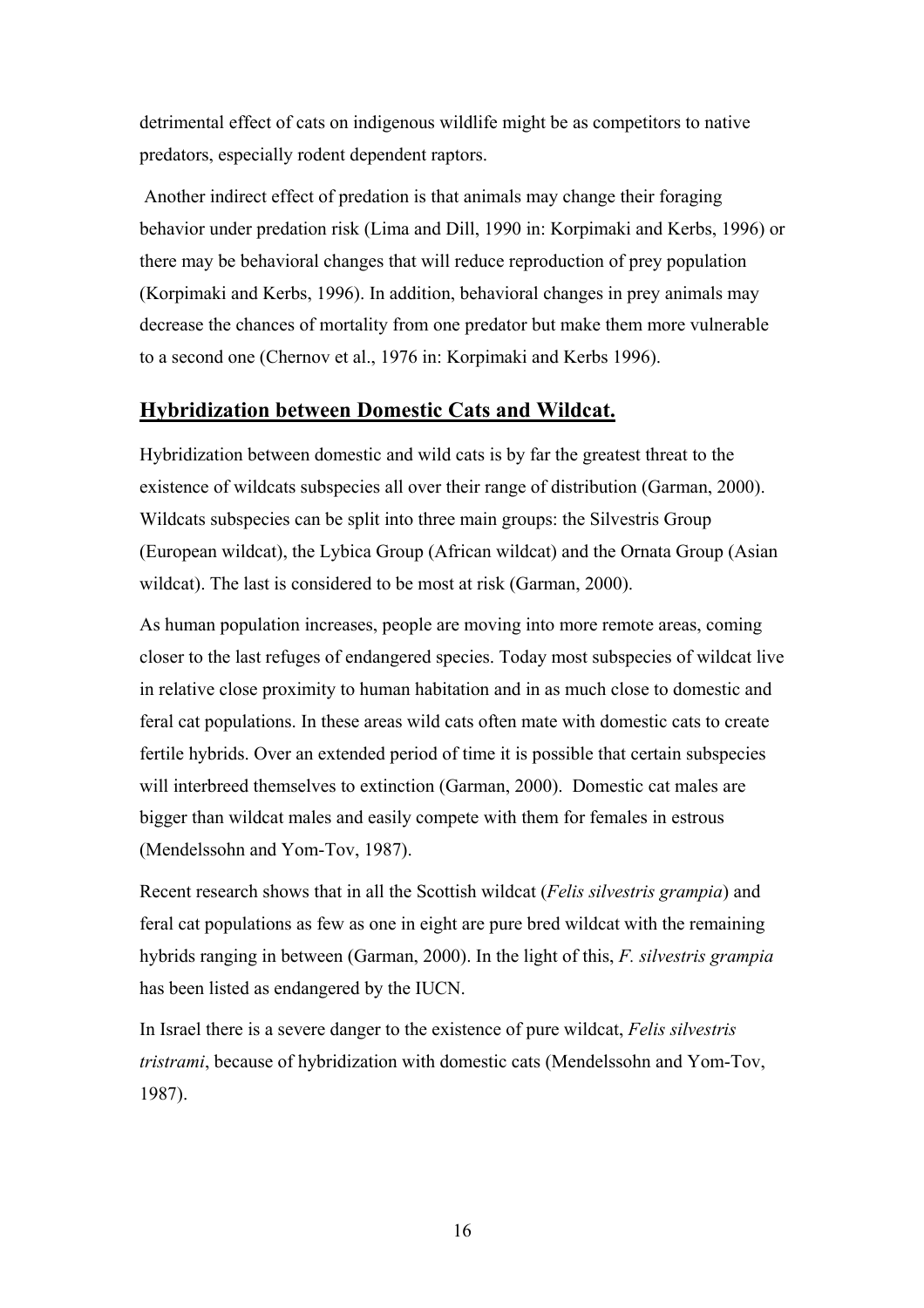### **Wildlife Welfare and Public Health**

Domestic cats serve as a reservoir for numerous wildlife and human diseases, including cat scratch fever, distemper, histoplasmosis, leptospirosis, mumps, plague, rabies, ringworm, salmonellosis, toxoplasmosis, tularemia, and various endo- and ecto parasites (Fitzwater, 1994). These diseases may be transferred to wildlife species that come to contact with feral, stray and domestic pet cats, threatening vulnerable populations. Reversibly, domestic pet cats may acquire numerous diseases from wildlife and transmit them to their human owners.

Although this report deals with the impact of domestic cats on wildlife populations, their effects on human population cannot be ignored altogether and will be discussed in this section.

#### **Domestic cats and wildlife disease**

Few feline species are contenders for extinction due to diseases transmitted by domestic cats. For example, the Mountain lion (*Felis concolor*) has been infected with feline leukemia, spread by domestic cats (Jessup et al., 1993). The Florida panther (*Felis concolor coryi*), a subspecies of the mountain lion now reduced to about 50 animals (Pain, 1997) may have been infected with feline panleukopenia (feline distemper) (Roelke et al., 1993), an immune deficiency disease, which may pose a serious threat to this rare species (Coleman et al., 1994).

Feline distemper is also one of the main threats to wildcats (*Felis silvestris tristrami*) in Israel (Mendelssohn, 1989). Wildcats have no resistance to the disease whatsoever and captive wildcats always succumb from it if not vaccinated. Domestic cats acquire resistance from the disease at an early age (Mendelssohn, 1989).

The more contact there is between domestic animals and wild ones, the greater the risk of new infections reaching rare species. As populations of domestic cats become larger, they form reservoirs for pathogens, where infection was once sporadic, it becomes a persistent presence, circulating continuously and flaring up when conditions are right. While wild animals can be susceptible to the same pathogens as domestic animals, they usually live at such low densities that they cannot keep the disease going indefinitely. After an outbreak, the pathogen disappears, and reinfection must come from outside (Pain, 1997).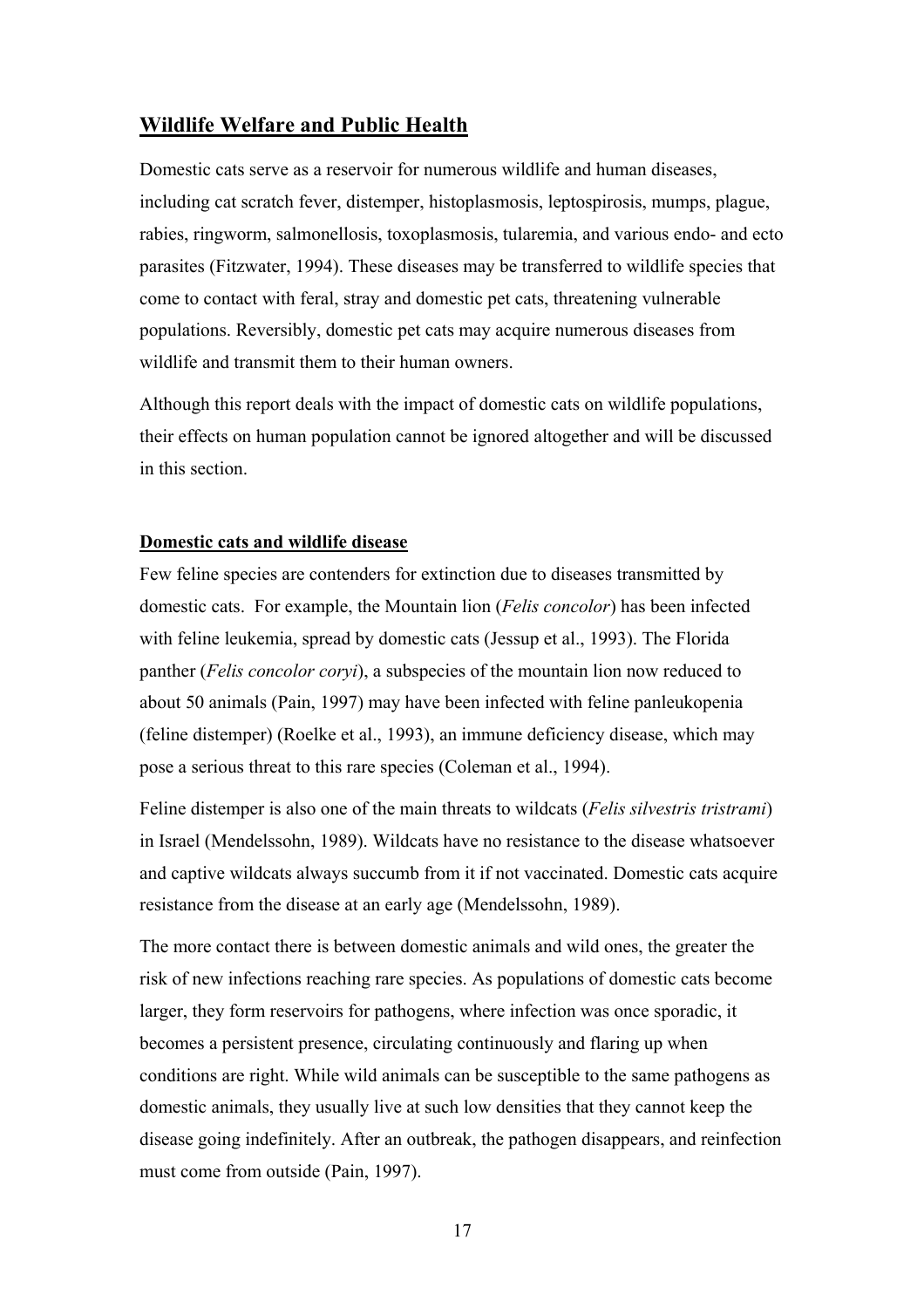#### **Public health and general nuisance**

Cats are carriers of many diseases that may be transmitted to human.

In the US, the majority of rabid domestic animals are cats (Krebs et al. 1997). According to the Centers for Disease Control and Prevention in the US in 1996, 266 of the 574 cases of rabies detected in domestic animals were detected in cats (Krebs et al., 1997). During 2000, 249 of the 509 cases were detected in cats (Krebs et al. 2001).

In 1990, an 18-year-old man died in Germany from a severe case of generalized infection that caused immunosuppression. Orthopox virus (OPV) had been the cause of the infection and analysis evidence showed that in had been acquired from a stray cat (Czerny et al., 1997).

Cats are also reservoirs in the transmission of *Helicobacter heilmannii*, which causes gastritis in humans (Meining et al. 1998). Cats are healthy carriers of *Bartonella Henselae*, a bacterial agent that causes Cat-scratch disease. Cat-to-cat transmission of the organism is carried by the cat flea and does not require direct contact (Chomel, 2000). Young kittens are potential transmitters of human-pathogenic *Campylobacter spp.*, including *C. upsaliensis* (Hald and Madsen, 1997). The risk of developing Toxoplasmosis, which is a risk factor for habitual abortion among pregnant woman, is three times greater among women who have cats at home than among women who don't (Al- Hamdan and Mahdi, 1997). Cats are often infested with round worms and tape worms which can be transmitted to human, especially to children, and cause various gastric diseases (Shoonra, 2000). In an article in Haaretz daily, Ben-David (2003) expresses his concern, as a parent, of the fact that sandboxes in children's playgrounds in Tel Aviv are contaminated with cats' feces. Ironically, Shoonra, the Israeli cat site (2000) recommends that **children** will not be allowed to play in open sandboxes where dogs and cats may defecate.

Populations of stray cats flourish around open dumpsters and open refuge concentrations in and around human dwelling. Furthermore people feed stray cats in and around communal and public buildings. In addition to the public health hazard, there is also the disagreeable smell of cat's urine, the commotion of females in estrous and the annoyance caused by stray cats that enter ground flats and houses in search of food.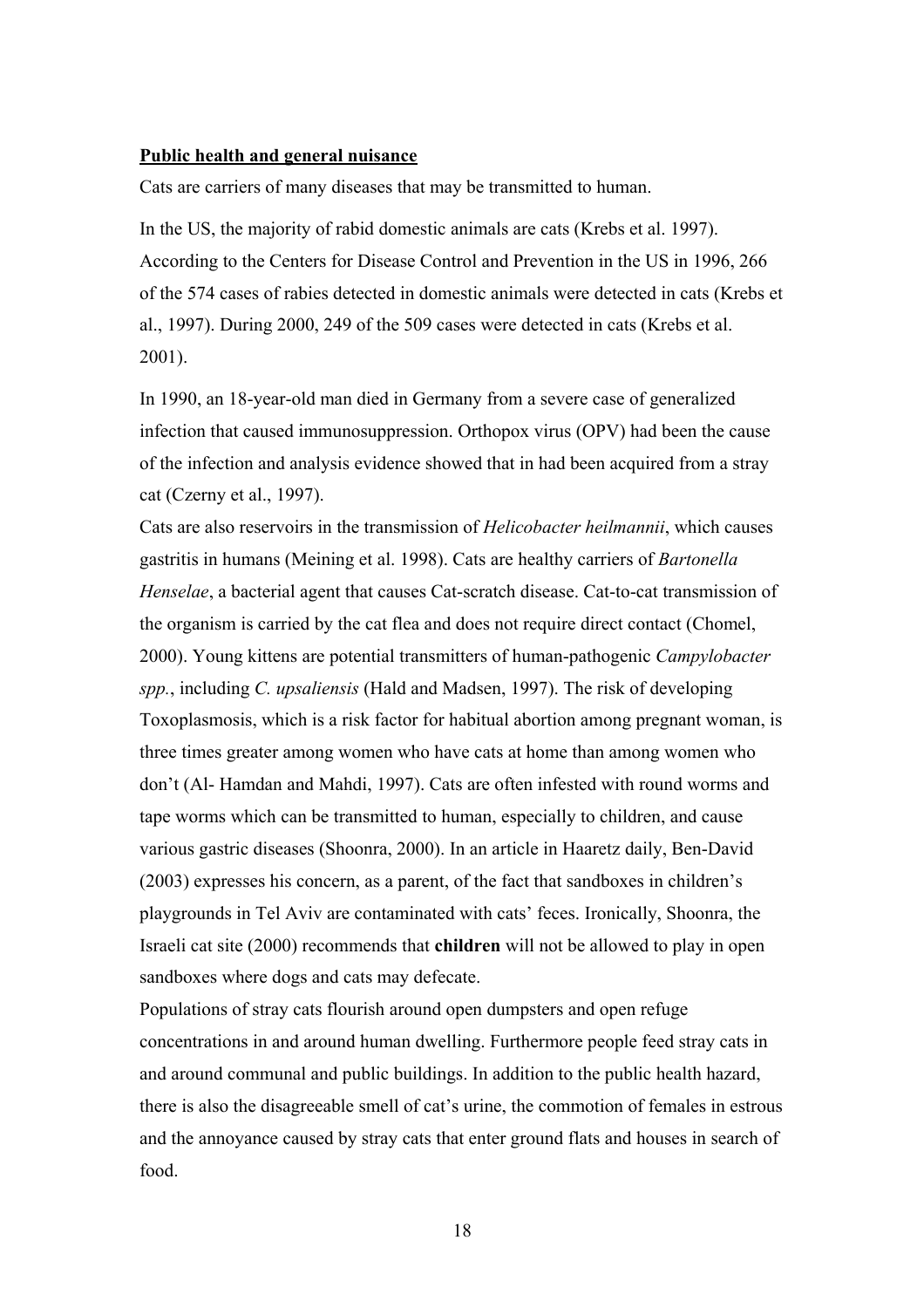Most stray cats in city are in a terrible state, they often lead a short, miserable life, exposed to car hits, animal attacks, human cruelty, disease, parasites, poisons and traps. Longevity of stray cats is estimated at 4-5 years while domestic cats can live 15-17 years as house pets (Ogan and Jurek 1997). Management actions to control stray cats numbers should be taken for the benefit of both the public and the cats.

### **Social and Spatial Organization of Domestic Cats**

In order to deal with damages to wildlife concerning stray and feral cats, to decide whether the animals are pests and to decide upon methods of control, it is important to learn about their population ecology and habitat usage. In the late 1970's researchers found evidence that cats have the ability to exist in social groups (Dards, 1983) in contrast with the common belief that cats are strictly solitary animals. The degree of sociability depends on the quality of the habitat and on population density (Dards, 1983). A four-year study between October 1975 and July 1979 on stray cats took place in Portsmouth naval dockyard. This is an enclosed site with an area of less than 1000m2 supporting a population of about 300 cats. The dockyard is essentially an urban habitat (Dards 1980) and the long-term study provides a good idea about the spatial organization of urban cats. Food in the dockyard was plentiful, and the cats depended on food provided by the people working and living in the dockyard and foraged in dumpsters and bins. Other then the food presented due to human activities the entire non-human fauna was potential food for cats. Cats were seen stalking, pouncing and eating insects. Dead birds and piles of feathers were found relatively frequently in the dockyard (feral pigeon (*Columba livia*), blackbirds, sparrows, black headed gull (*Larus ridibundus*) and common starling). Mice and rats were rarely seen as victims of cat predation although the pest rodent population in the dockyard was reported to be relatively high (Dards, 1980). This may support the observation that prey size and difficulty of capture may greatly influence the predation attempts by cats and that urban cats avoid foraging on large rats (reviewed in: Hall et al., 2000). It also implies that cats have a small contribution to the control of pest rodent populations in cities and rural areas.

Home ranges of cats in the dockyard averaged  $84m<sup>2</sup>$  for males and  $8m<sup>2</sup>$  for females, but there was considerable variation in range size between mature males. Extremes of  $8 \text{ m}^2$  and 240 m<sup>2</sup> were recorded for males with relatively even distribution between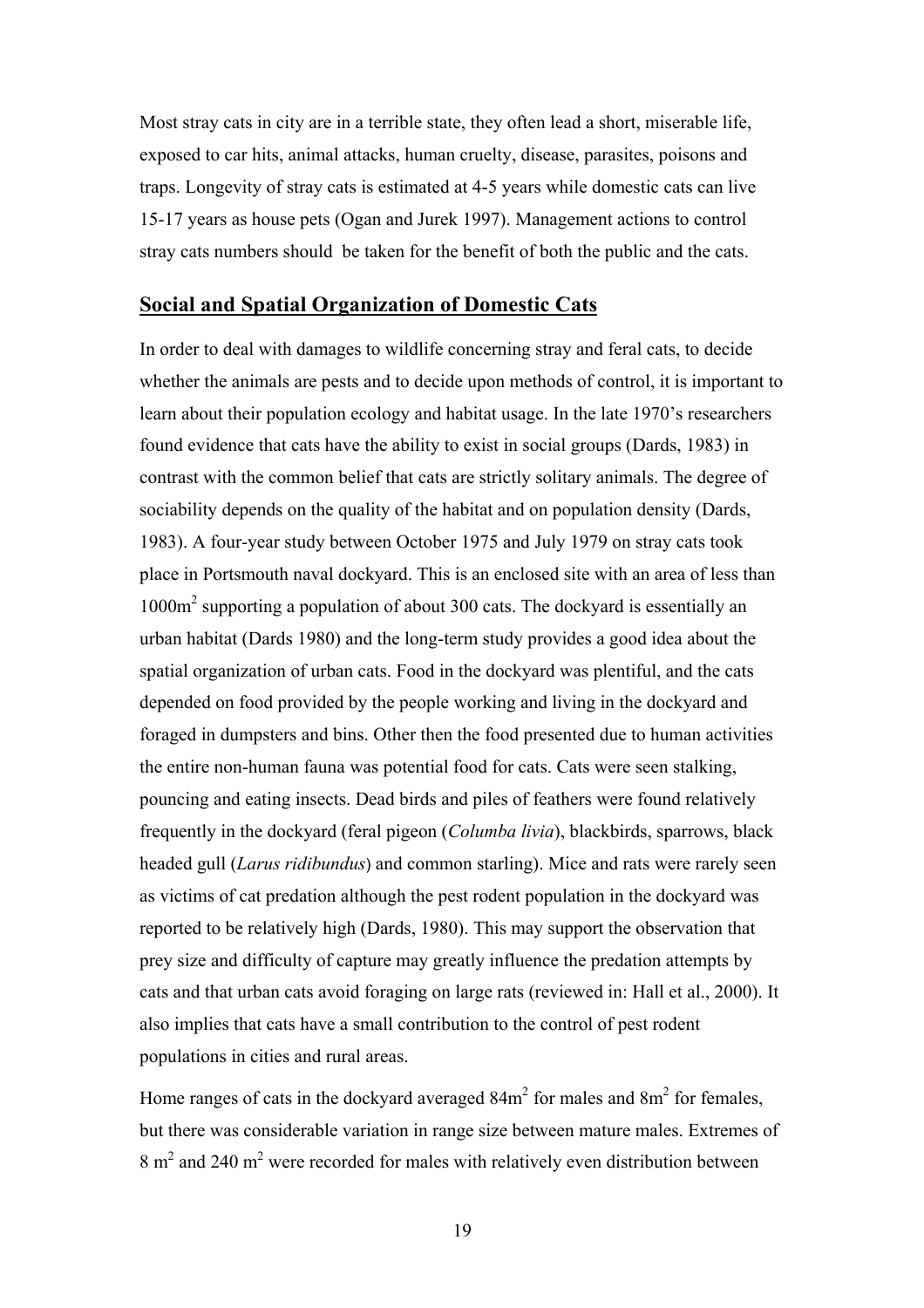these extremes (Dards, 1983). The home ranges of the cats are strongly influenced by the favorable environment. The more favorable the environment, the greater the density of animals and the smaller the home range (Dards, 1983; Gunther and Terkel, 2002; Miramovich, 1995). There is also great overlap between male territories. The density of adult cats in the dockyard averaged two per  $10m^2$  (Dards, 1978). Haspel and Calhoon (1989) found that the home range of free ranging cats in Brooklyn, NY is stable and averages 26  $m^2$  for males and 17 $m^2$  for females. Since the availability of food in this area is not a limiting factor, they concluded that home range size is a factor of body weight. Densities of urban cats are much higher than densities of cats found in rural areas. Home ranges of adult cats in a riparian reserve in central California averaged  $317m^2$  and did not differ significantly by sex (Hall et al., 2000). The small shared family range of female and young is probably the most efficient way of exploiting the favorable environment and the localized concentrations of resources. The large overlapping ranges of the males prevent excessive inbreeding, as does immigration of young males into new areas (Dards, 1978). The great variation in ranging behavior by male cats suggests that there would always be new available males to move into an area where the original cats had been removed. The implication of this is that neutering policies are unlikely to succeed unless attention is focused on females (Dards, 1983). Dr. Tommy Sade, the chief veterinarian of Jerusalem municipality says that the number of cats in a given area is determined by the amount of open refuse regardless of whether the cats are neutered (from a letter to Ehud Ulmert, Mayor of Jerusalem, 18/8/1998).

# **Domestic Cats' Reproduction, Kittens Survival, and Longevity**

Domestic cats are intensive breeders, maybe due to the seasonal estrous cycle of the females, during which each female comes into heat several times until pregnancy or end of cycle (Gunther and Terkel, 2002). A female cat reaches reproductive maturity between 7 to 12 months of age can be in estrous as many as five times a year (Ogan and Jurek, 1997). The gestation period lasts 63 to 65 days (Nowak, 1991) and the average litter is four to six kittens (O'Donnell, 2001). Cats can reproduce any month of the year, where food and habitat is sufficient, an adult female may produce 3 litters per year. (Fitzwater, 1994).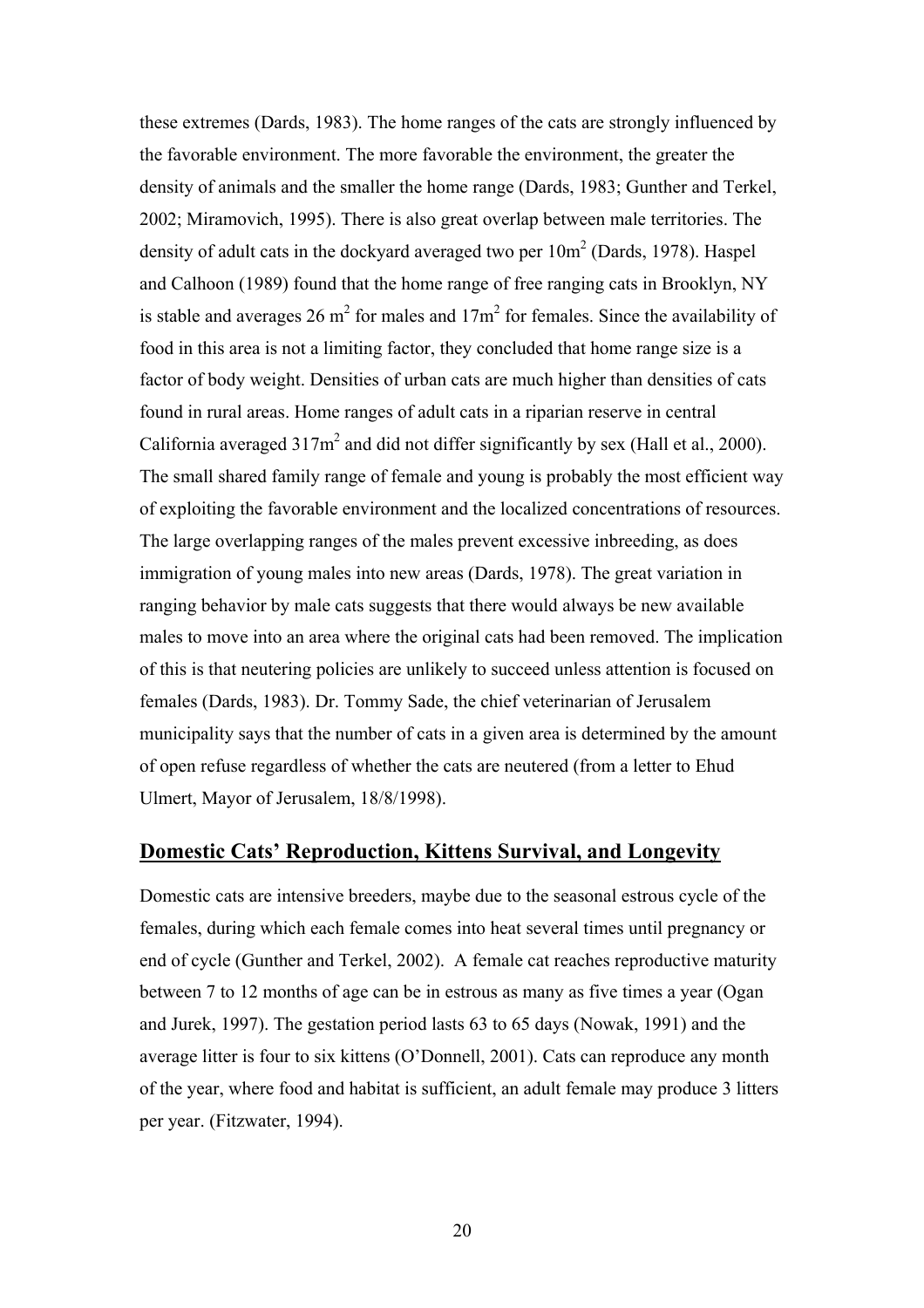In a study of farm cats in Illinois the survival rate of kittens in their first year of life was 1.5 kittens per female (Ogan and Jurek, 1997). In Rome, cats in their first year showed a 10 percent survival rate (Natoli, 1994 in: Gunther and Terkel, 2002). A similar survival rate was found for a cat population in a Japanese village (Izawa and Ono, 1986 in: Gunther and Terkel, 2002). The survival rate of adult cats over the age of one year as quantified in the Japanese fishing village was 90 percent (Izawa, 1984 in: Gunther and Terkel, 2002).

It appears that high population densities of street cats increase the risk of diseases in kittens. Because cats that belong to a social group may cooperate in caring for the young, a large number of kittens may play, sleep and eat together thereby intertransmitting disease (Natoli, 1994 in: Gunther and Terkel, 2002). Many of the younger cats of the Portsmouth dockyard suffered bouts of flu, with running nose and clogged eyes. A number of cats also showed clouding of one eye, which often became completely opaque (Dards, 1978).

Longevity of stray cats is estimated at 4-5 years, while domestic cats can live 15-17 years as house pets (Ogan and Jurek, 1997).

## **Domestic Cats in Israel**

Unfortunately, there are no studies about the impact of domestic cats on wildlife in Israel. Nor is there sufficient data about cat's numbers and distribution or about cat eradication and control programs. Hence, in this section, I bring singular examples, anecdotic incidents, and personal comments and observations of veterinarians, researchers and NRNPA (Nature Reserves and National Parks Authority) personnel. Because of the lack of research and data estimated cat numbers throughout this section are very rough and probably vastly under-estimated.

According to Shimshoni (1987) in 1987 the number of domestic cats in Israel was estimated more than 50,000 and a huge number of stray cats occurred all over the country. Today (2003), as in most developed countries, the number of households owning pet cats is increasing. Many people own one cat or more, and many feed stray cats in their yards, in the stairways of communal buildings and outside business places. The estimated number of domestic cats in Israel today is over 100,000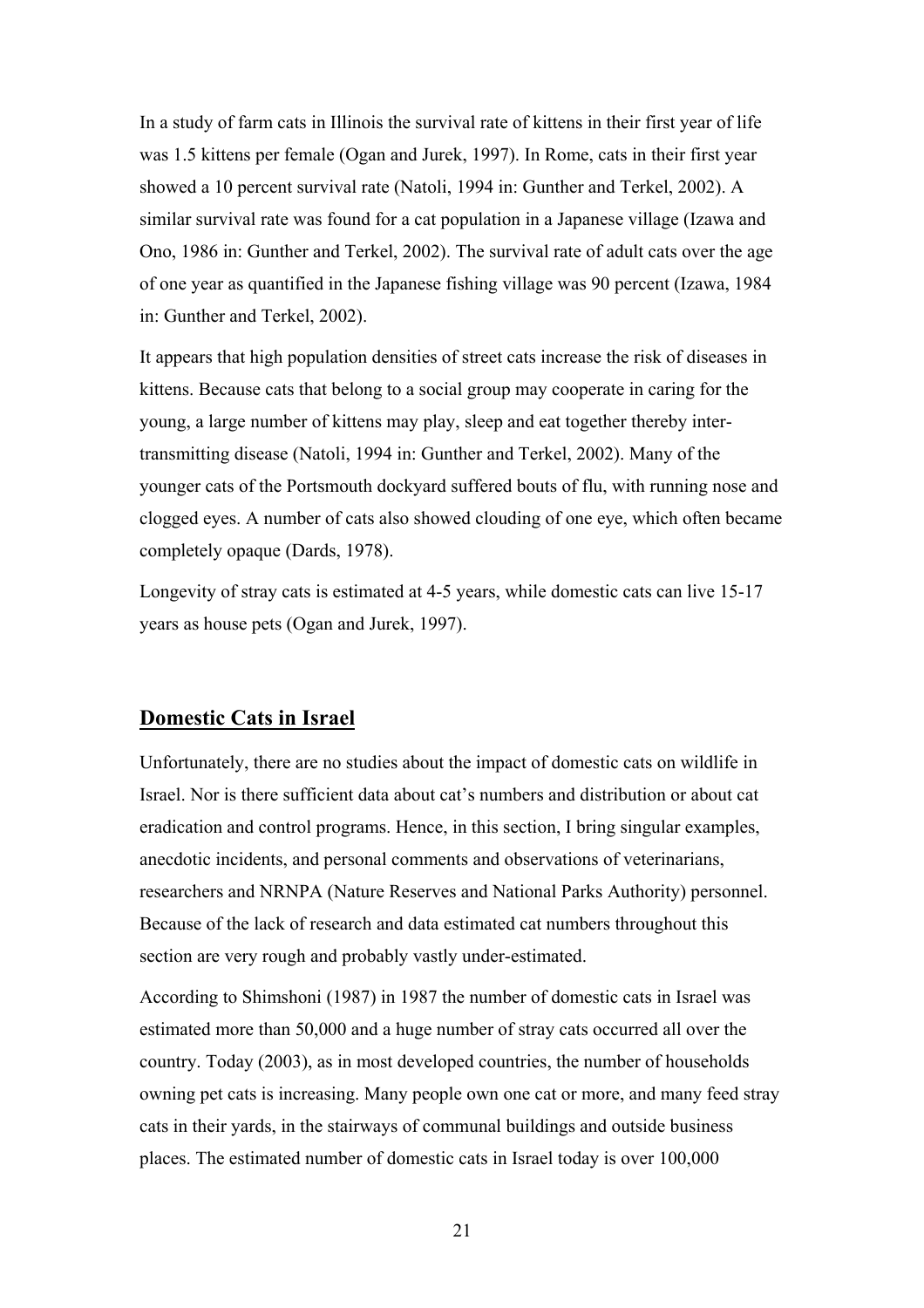(General Procedure for the Handling of Street Cats proposed by the department for Veterinary Services in the Field, 2002). Dr. Zvi Galin, the chief veterinarian of the Tel Aviv municipality, assesses the number of owned cats in Tel Aviv alone as 60,000, according to a survey conducted by pet food marketing companies (pers. comm. with Prof. Yom-Tov 5/7/01).

Today (January 2003), the legal status of house cats is regulated by municipal bylaws in only a few cities in Israel. For example, in Jerusalem according to municipal bylaw for the supervision of cats and dogs (sub-section 5a) each cat owner must vaccinate his/her cat for rabies every year. According to sub-section 11(b) stray cats within the bounds of municipal jurisdiction may be caught and transferred to enclosure by a director or supervisor. If the cat cannot be caught it may be euthanized. Correspondingly, in sub section 11(c) owned cats must wear a conspicuous collar.

Tel Aviv and Haifa municipalities do not have municipal bylaws regarding cats.

According to the General Procedure for the Handling of Street Cats proposed by the department for Veterinary Services in the Field (2002), regulations for vaccination of cats against rabies and the marking of domestic pet cats were prepared and authorized by the economic committee of the Knesset, have been signed by the minister of agriculture and will be published and implemented shortly.

Stray cats have a problematic status as "cultural refugees". On the one hand, they are not owned, and therefore are not fully protected by humans, on the other hand they are not wild and are therefore, not protected by the NRNPA. As in most other countries stray cats are usually in very poor condition, more susceptible to hunger, injury, and life threatening disease, and parasites that can be passed on to humans, often via free roaming pet cats. There are numerous people and organizations protecting street cats. According to Dr. Zvi Galin (pers. comm. with Prof. Yom-Tov 5/7/01) there are 5000 families licensed to feed stray cats in Tel Aviv. In the campus of Tel Aviv University there are 15 feeding stations for cats, and a population of at least 200 cats of which approximately 150 are castrated (Dr. Zvi Galin pers. comm. with Prof. Yom-Tov 5/7/01). Dr. Andrea Yaffe, the chief veterinarian of Ramat Hasharon municipality, suggests that such feeding stations contribute to growth of rat populations since rats also consume the food there. He also thinks that castrated cats that don't spend any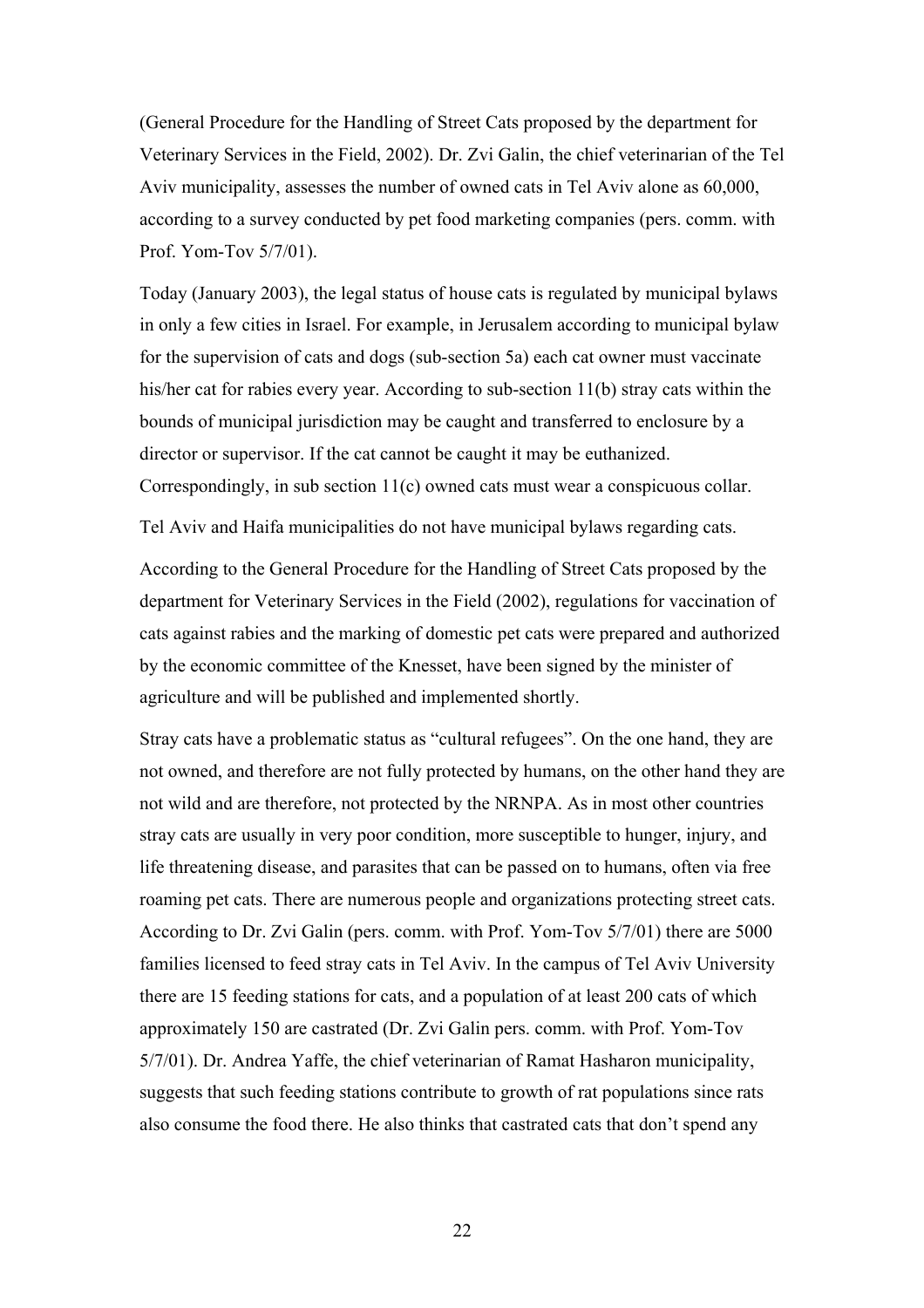time on courting and mating are left with more time to hunt than non-castrated cats (pers. comm. with Prof. Yom-Tov 5/7/01).

In the past some municipalities killed stray cats within their jurisdiction, however, animal rights' activists and organizations acted upon the animal welfare law, 1977 (section 491and 651) in order to protect cats. Today only the municipality veterinarian is permitted to trap and handle stray cats. The health ministry published a general procedure according to which, the municipalities are permitted to trap and destroy cats only on the basis of a citizen's complaint regarding specific, troublesome cats. In such a case it is up to the municipality veterinarian to solve the problem accordingly to the General Procedure for the Handling of Street Cats published by the department for Veterinary Services in the Field, that specifies the procedure and methods for the capture, custody and elimination of stray cats.

It is nearly impossible to estimate the numbers and the extent of damage that truly feral cats cause to wild animals in Israel. However, according to researchers and NRNPA personnel, feral cats are found practically in every nature reserve and open area in Israel and have immense impact on wild animals. Michael Blecher, En Gedi reserve biologist, says that there are sightings of feral cats inside En Gedi reserve. He personally documented two of the sightings; one of a cat in the Dudim cave area, and the other is of a cat on a palm tree at the entrance to David stream (Michael Blecher, pers. comm. 2/2/01). He gives a very rough estimate of about 20 cats that are trapped each year in David stream area and in the reserve entrance.

Prof. Heinrich Mendelssohn claimed that feral cats are responsible for the disappearance of the rufous bush robin (*Cercotrichas galactotes*) a small song bird that builds it's nest in hidden places, inside vegetation, close to the ground (Karpel, 2000). The NRNPA ranger, Amizur Boldo, suggests that the group of vertebrates most damaged by cats in Israel are reptiles (personal communication 26/11/02). Some species of reptiles, such as the green lizard (*Lacerta trilineata*), are thought to have disappeared completely in some areas, and mainly on Mt. Carmel due to cat activity (Mendelssohn and Yom-Tov, 1987).

NRNPA researcher, Oad Hatzoffe, requested the members of the ISRABIRDNET (Form of Israeli Birders) for records of incidents of cat predation on birds in Israel. In only three days he received many reports of specific sightings. For example: an adult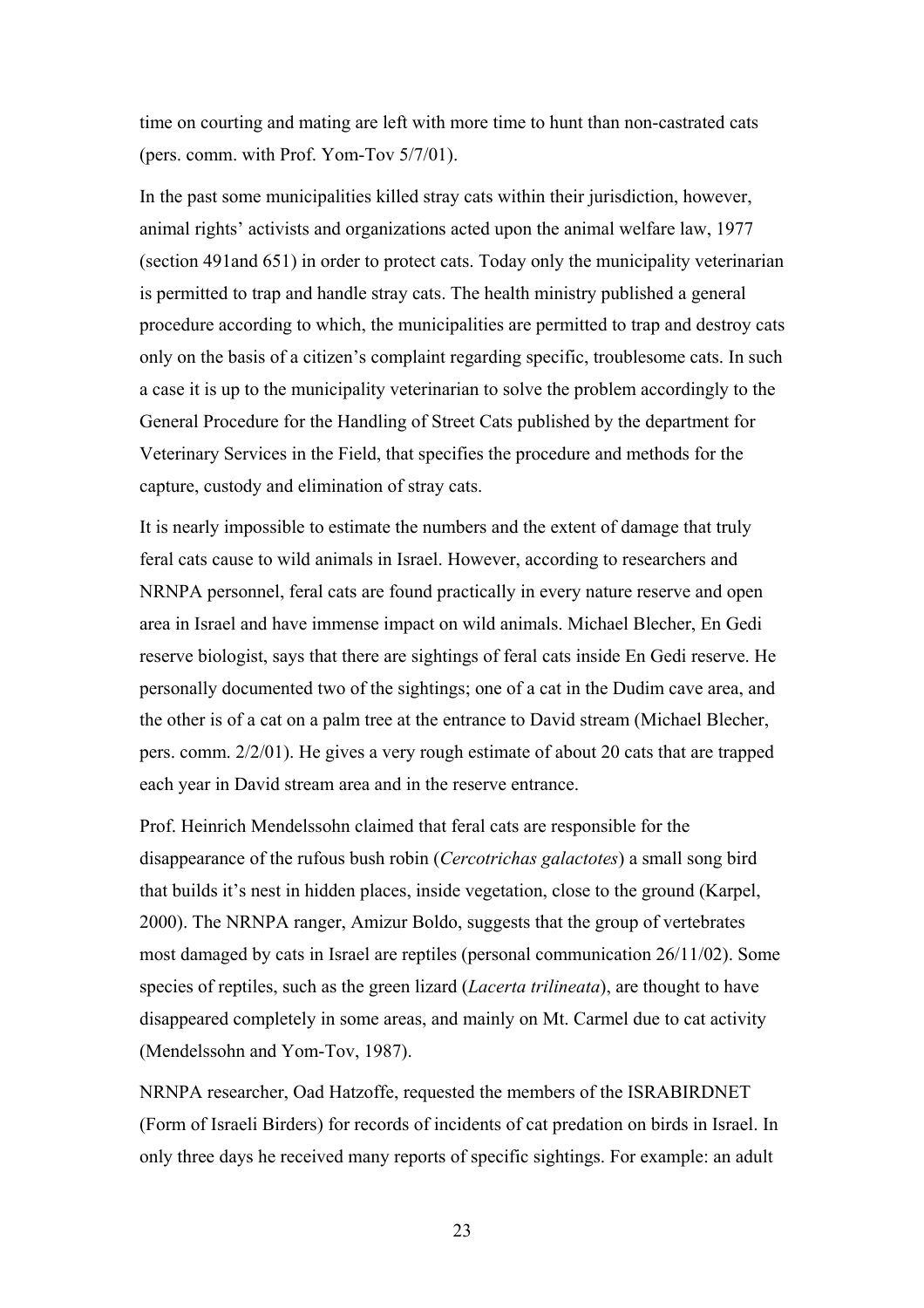female merlin (*Falco columbarius*) was captured by a cat in Emek Hefer, a chiffchaff (*Phylloscopus collybita*) was taken by a cat in Sde Boker, and blackcap (*Sylvia atricapilla*) was killed by a cat in Neot Smadar. In Lotan, a corncrake (*Crex crex*), a bluethroat (*Luscinia svecica*) and some quails (*Coturnix coturnix*) were killed by cats. On several occasions quails were seen slaughtered by cats in Tel Aviv. In Maagan Michael cats feed regularly on coots (*Fulica atra*) and moorhens (*Gallinula chloropus*). In the backyard of Prof. Yom-Tov in Ramat Hasharon cats preyed on yellow vented bulbul (*Pycnonotus barbatus*), house sparrows, palm doves (*Streptopelia senegalensis*), black birds (*Turdus merula*), great tits (*Parus major*) and Agama lizars (*Agama stellio*) (pers. comm.).

Although documentation and data regarding the extent of damage cats cause to the wildlife in Israel are rare, the sporadic evidence and the many anecdotal incidences some of which were collected in a very short period of times (like the information from birders of the ISRABIRD form) show that predation occurs in widespread areas, in diverse habitats and affects various species, including raptors, song birds, water birds, reptiles and small mammals.

The policy of the NRNPA is that feral cats in wild habitats are considered a pest to the natural environment and to native wildlife. NRNPA regulations allow supervisors to shoot those cats. The usage of poisons is prohibited.

Table 1 shows the number of feral cats that were shot in Israel between 1997 and 2001 by NRNPA rangers and authorized hunters (Nemtzuv and Veksler, unpublished manuscript).

| Year                   | 1997 | 1998 | 1999 | 2000 | 2001                                       |
|------------------------|------|------|------|------|--------------------------------------------|
| Number of<br>cats shot | 1100 | 849  | 419  | 94   | $\overline{\phantom{a}}$<br>$\overline{ }$ |

Table 1: the number of feral cats that were shot in Israel between 1997 and 2001:

It is important to emphasis that the numbers given in table 1 are not the numbers of feral cats in Israel, but only a small proportion of it. These data only includes the incidents of cat shooting that were reported by rangers and hunters. Not all cases are reported, and data are often lost. Moreover, not all trapping and eradication operations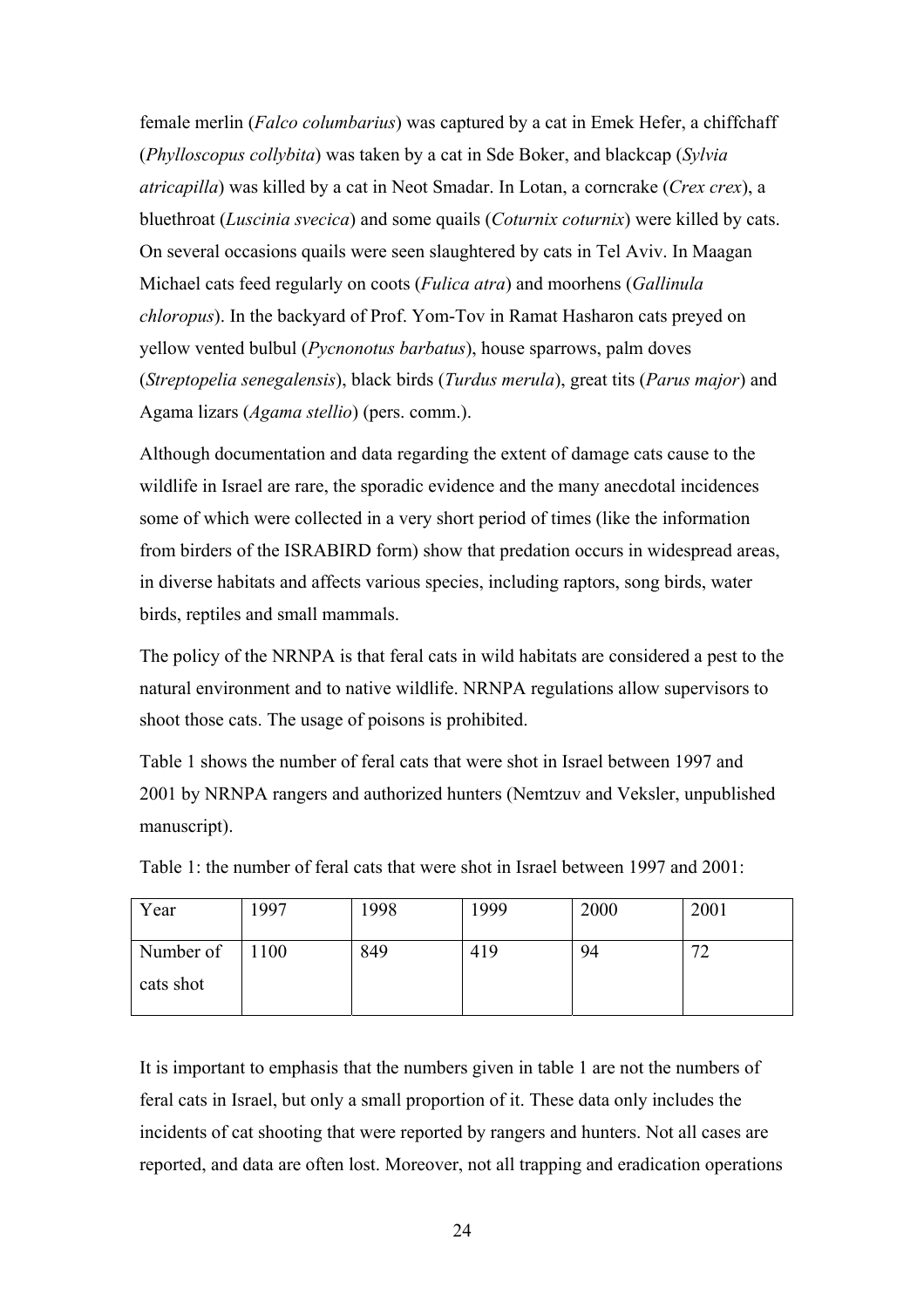in the field are carried by the NRNPA rangers, often they are completed by the local municipalities. In En Gedi for example, the sanitation unit of the municipal council sometimes traps cats (Avi David, En Gedi reserve manager, pers. comm. 2/2/01) and their data are not included in the table above.

Table 1 shows a significant drop in the number of cats that were shot in 2000 and 2001. The reason is that during those years the shooting of cats was outlawed for a few month of each year as a result of public pressure by animal right movements.

According to Nemtzuv and Veksler (unpublished manuscript), the number of cats shot by NRNPA supervisors is much smaller than the number cats eradicated by municipal veterinarians.

Municipality's by-laws encourage the neutering of domestic pet cats and some animal rights encourage and help finance programs of stray cats neutering. However, Dr. Tommy Sade, the chief veterinarian of Jerusalem municipality, says that "the neutering of some 2000 out of tens of thousands of cats that roam the streets of Jerusalem or Tel Aviv does not affect the total number of cats. As Prof. Mendelssohn said, the neutering of cats is negligible in proportion to the cats' success in reproduction. Hence, successful control of cats' numbers depends on appropriate handling of refuse in their environment" (from a letter to Ehud Ulmert, Mayor of Jerusalem, 18/8/1998).

According to Dr. Tommy Sade, in countries in which human refuse is handled and discarded off properly, the number of stray cats is significantly lower than in Israel.

### **Moral issues**

Once caught by a cat, few birds and mammals survive. Even if they appear to have escaped, infection from the cat's teeth or claws or the stress of capture usually results in death (Coleman et al.1997). Cat owners, that allow their cats to roam outside freely, as most owners of cats do, are likely to cause suffering to many small animals. In this instance the owner's action is witting (because the event is repetitive), probably not willfully cruel, but negligent in that the owner fail to prevent it happening. In most places cats are not controlled or supervised (whereas dogs usually are) and are allowed to kill whatever they want.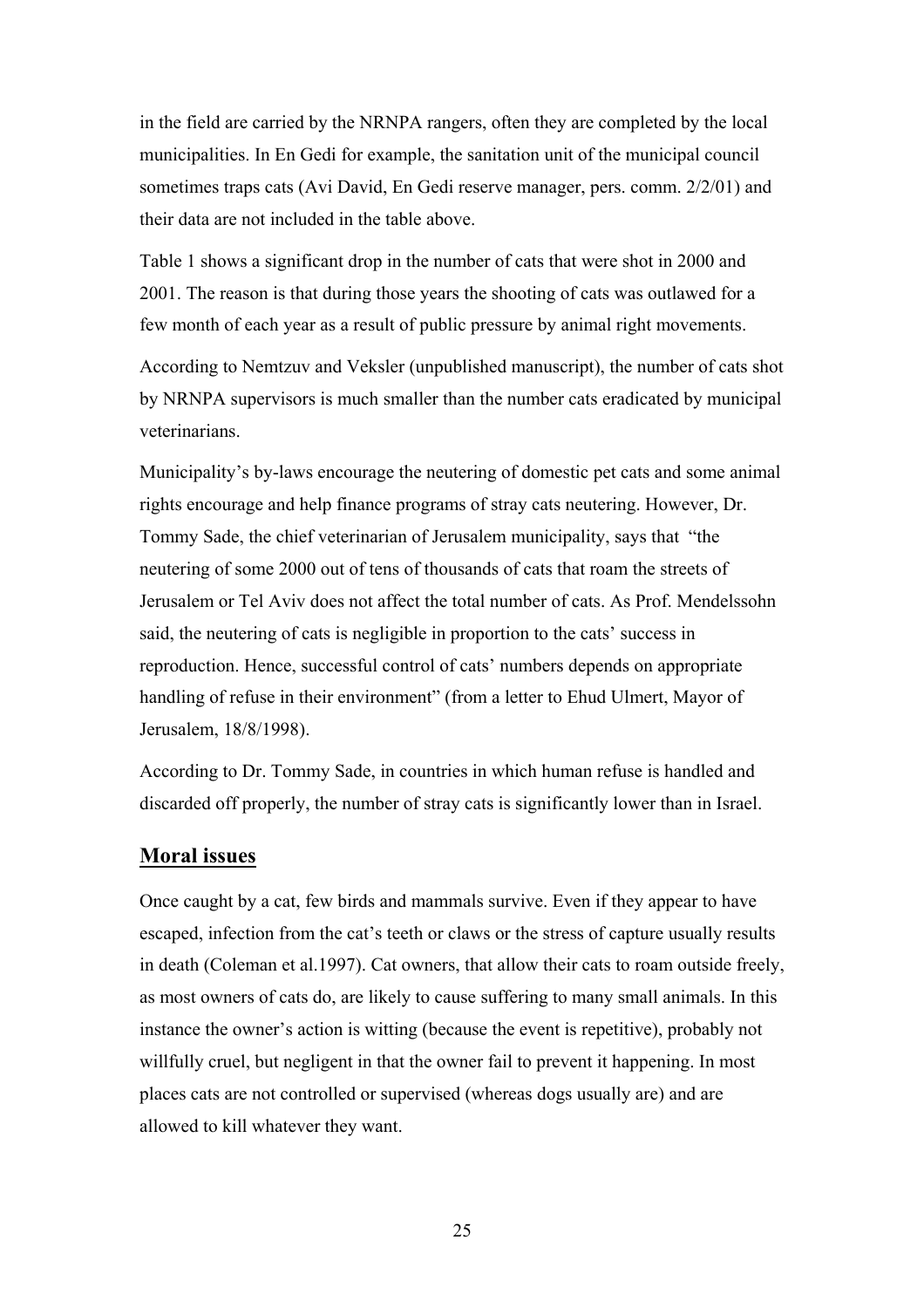Animal right organizations often condemn hunting as a sport and laboratory experiments on animals. But if we look at the scale, the 378 registered hunters in Britain kill approximately 20,000 foxes, hare, deer and mink annually. There are about 3 million laboratory experiments on animals in Britain each year (Fox, 1995). In contrast, the 9 million cats in Britain are estimated to kill approximately 275 million animals a year (Woods et al. in press).

In reality, our 'civilized society' is anything but logical. The keeping of pet cats and the feeding of stray cats involve high levels of wildlife suffering and yet are acceptable to many in our society. If we make genuine progress in wildlife welfare the inconsistencies in attitude towards animal killing will have to be faced. Animal rights organizations and conservation groups should concentrate on educating the public to responsible pet keeping.

# **What can be done?**

The Mammal Society 'Look What the Cat Brought In', the American Bird Conservancy 'Cats Indoor Campaign' and the Canadian 'Cat in Kennel Campaign' suggest a number of things responsible cat owners can do to minimize the effect of their cat on wild animals:

- 1. Keep your cat in at night or even better, keep it in a safe outdoor enclosure and encourage cat-owning neighbors to do the same
- 2. Spay or neuter cats between 8 weeks and 4 month of age.
- 3. Support cat licensing laws
- 4. Support humane removal of stray cats from neighborhoods and wildlife areas.
- 5. Fit your cat with a collar with a noisy bell.
- 6. Provide your cat with toys.
- 7. Feed the birds in your garden.

For more information look up the website:

The American bird Conservancy: Cats Indoor Campaign: www.abcbirds.org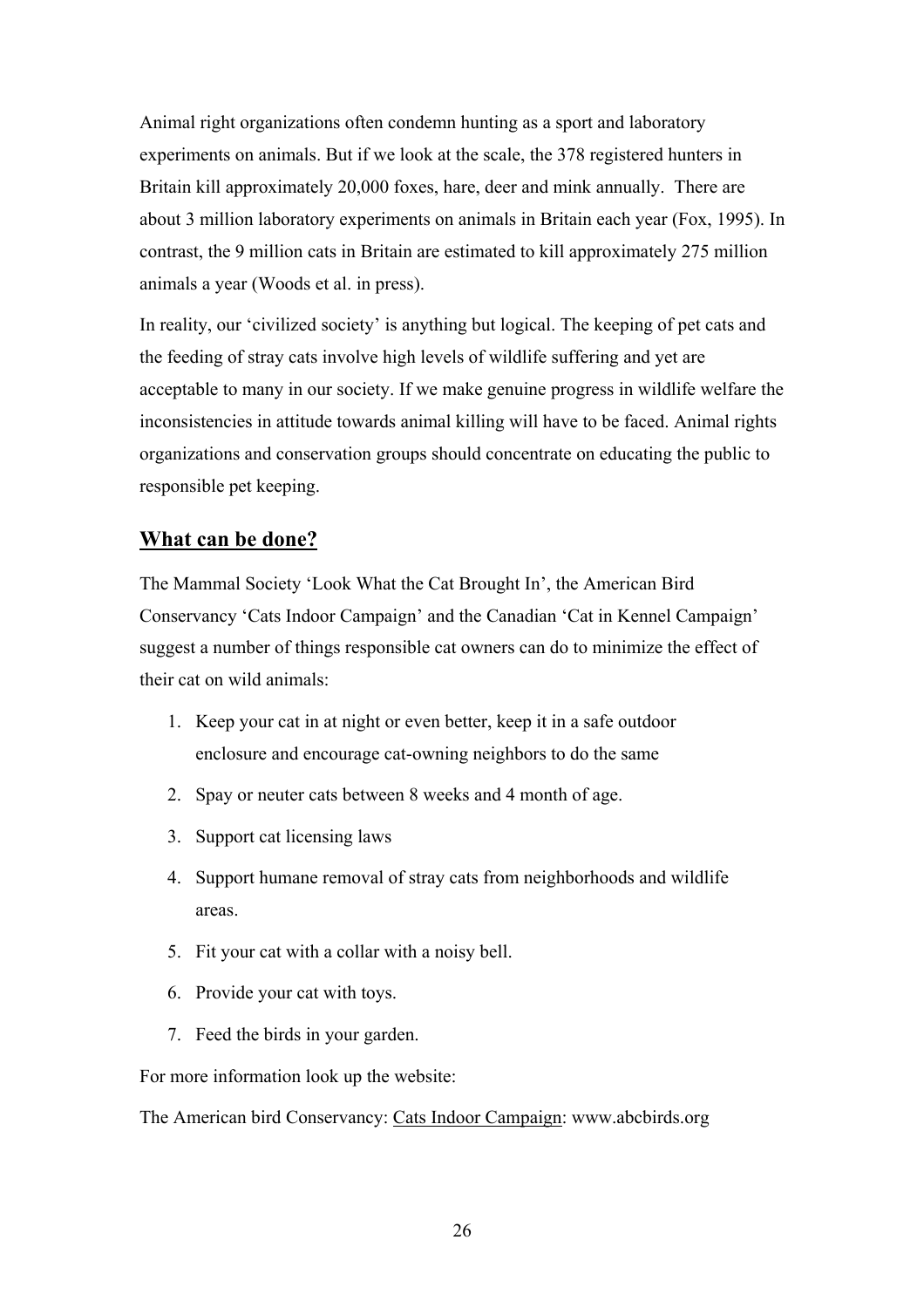The Canadian Cat in Kennels Program: Cats in Kennel Campaign: http://www3.sympatico.ca/samgreen/webcats.htmand

The mammal society: Look what the cat brought in! http://www.mammal.org.uk/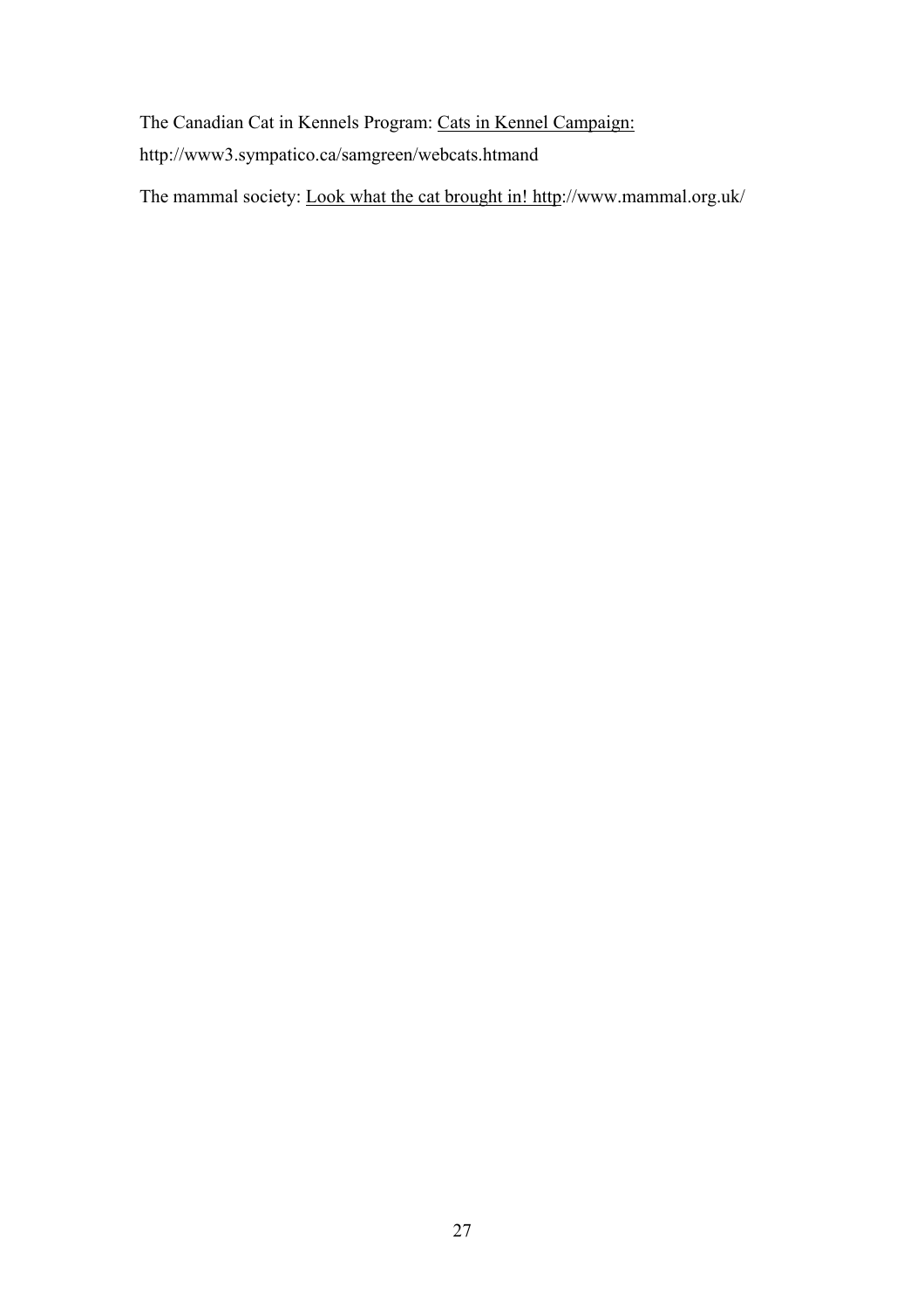# **Bibliography**

- Abbott I. (2002). Origin and spread of the cat, *Felis catus*, on mainland Australia, with a discussion of the magnitude of its early impact on native fauna. Wildlife Research. 29: 51-74.
- Adamec R.E. (1976). The interaction of hunger and preying in the domestic cat (*Felis catus*): an adaptive hierarchy. Behavioral Biology. 18: 263-272.
- Al-Hamdan M.M. and Mahdi N.K. (1997). Toxoplasmosis among women with habitual abortion. WHO publication. 3: 310-315. http://www.emro.who.int/publictions/EMHJ
- Andersson M., Erlinge S. (1977). Influence of predation on rodent population. Oikos. 29: 591-597.
- Auckland Museum (2001) Unique New Zealand and the impact of introduced species. Education kit. 111pp. http://www.akmuseum.org.nz/downloads/UniqueNZ.pdf
- Australian Conservation Foundation (1984). http://www.acfonline.org.au
- Barrette D.G. (1997a). Home range size, habitat utilization and movement patterns of suburban and farm cats Felis catus. Ecography. 20: 271-280.
- Barrette D.G. (1997b). Predation by house cats, Felis catus (L.), in Canberra, Australia. I. Prey composition and preference. Wildlife Research. 24: 263-277.
- Barrette D.G. (1998). Predation by house cats, Felis catus (L.), in Canberra, Australia, II. Factors affecting the amount of prey caught and estimates of the impact on wildlife. Wildlife Research. 25: 475-487.
- Ben-David A. (2003) problems with animals. Haaretz Daily (31/1/31), Supplement pp. 8)
- Biben M. (1979). Predation and predatory play behavior of domestic cats. Animal Behavior. 27: 81-94.
- Biodiversity group environment Australia (1999). Threat abatement plan for predation by feral cats. http://www.ea.gov.au/biodiversity/threatened/tap/cats/3.html
- Bradshaw K.W.S. (1992). The cat: domestication and biology. In: Bradshaw K.W.S. (ed) The behavior of the domestic cat pp 1-15. CAB International: Wallingford, Oxon, UK.
- Cats in Kennel Campaign. The Canadian Cat in Kennels Program: http://www3.sympatico.ca/samgreen/webcats.htmand
- Cats Indoors Campaign. Cat predation on birds and other wildlife- recent studies. American Bird Conservancy for safer birds and cats. www.abcbirds.org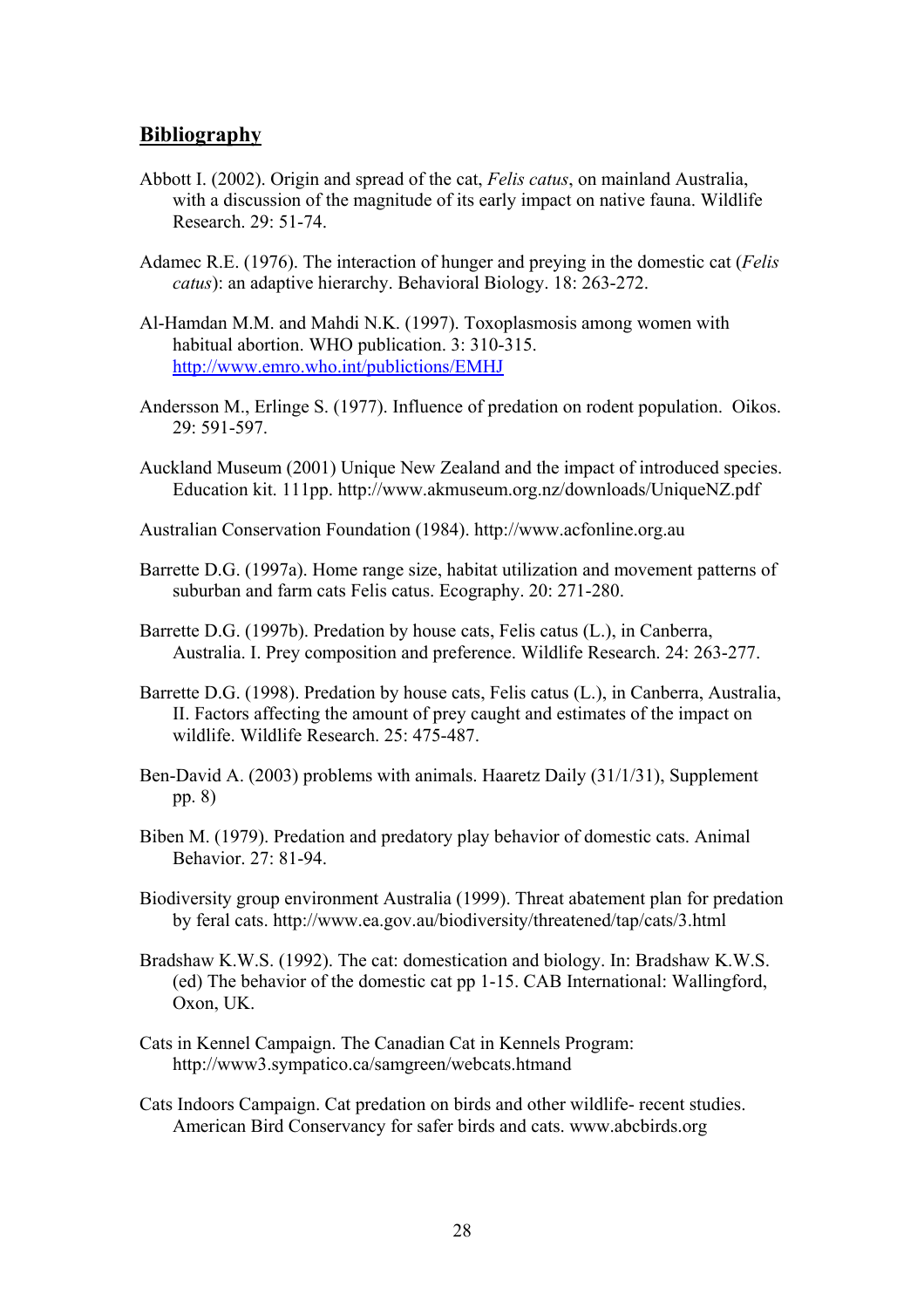- Cat Protection League (1993). A report on cat welfare. Cat Protection League, Horsham
- Childs, J. E. (1986). Size-dependent predation on rats (Rattus norvegicus) by house cats (Felis catus) in an urban setting. Journal of Mammalogy. 67: 196-198.
- Chomel B.B. (2000). Cat-scratch disease. Revue Scientifique et Technique Office International des Epizooties. 19: 136-150.
- Churcher P.B. and Lawton J.H. (1987). Predation by domestic cats in an English village. Journal of Zoology 212: 439-455.
- Coleman J.S. and Temple S.A. (1993). Rural residents' free-ranging domestic cats: a survey. Wildlife Society Bulletin. 21: 381-390*.*
- Coleman J.S., Temple S.A. and Craven S.R. (1997). Facts on cats and wildlife: a conservation dilemma. Misc. Publications, USDA cooperative extension, University of Wisconsin. http://wildlife.wisc.edu/extension/catfly3.htm.
- Courchamp F., Langlais M. and Sugihara G. (1999). Control of rabbits to protect island birds from cat predation. Biological Conservation. 89: 219-225.
- Crooks K.R. and Soule M.E. (1999). Mesopredator release and avifaunal extinctions in a fragmented system. Nature. 400: 563-566.
- Czerny C.P., Zeller-Lue C., Eis-Huebinger A.M., Kaaden O.R. and Meyer H. (1997). Characterization of a cowpox-like orthopox virus which had caused a lethal infection in man. Archives of Virology - Supplementum. 13: 13-24.
- Dards J.L. (1976). Feral cat behavior and ecology. The Bulletin of the Feline Advisory Bureau. 15: 10.
- Dards J.L. (1978). Home ranges of feral cars in Portsmouth dockyard. 1st Int. Conf. Domestic cat population genetics and ecology. Carnivore Genetics Newsletter. 3: 242-255.
- Dards J.L. (1980). The ecology and control of feral cats. In: Proceedings of a symposium held at Royal Holloway College University of London pp. 30-49. Published by: The universities federation for animal welfare 8 Hamilton Close, South Mimms, Potters Bar, Hertfordshir.
- Dards J.L. (1983). The behavior of dockyard cats: interactions of adult males. Applied Animal Ethology. 10: 133-153.
- Davis A. (1994). Status, distribution, and population trends of the New Zealand shore plover Thinornis Novaeseelandiae. Notornis. 41: 179-194.
- Dowding J.E. and Murphy E.C. (1993). Decline of the Stewart Island population of the New Zealand dotterel. Notornis. 40: 1-13.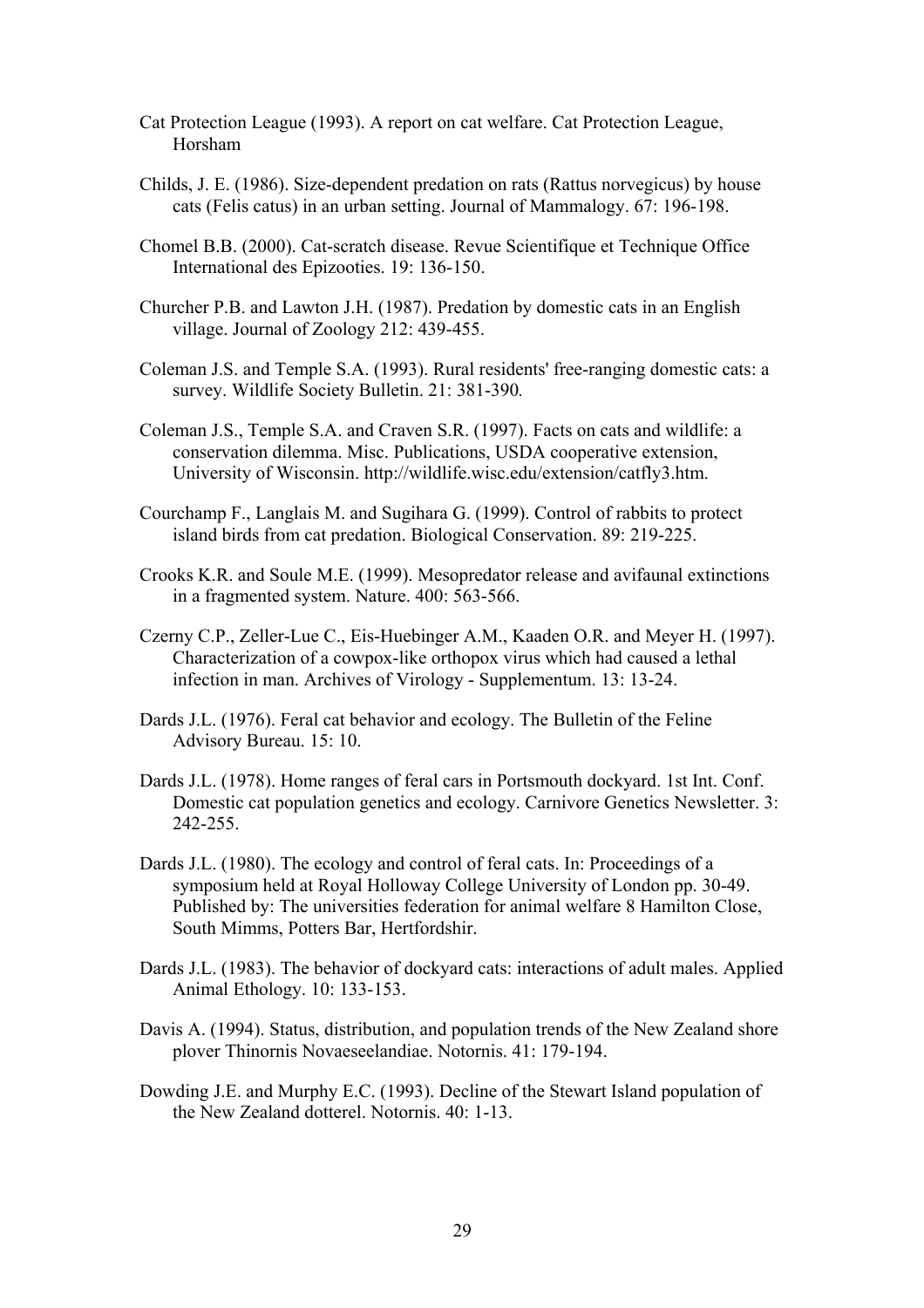- Dowding J.E. and Murphy E.C. (2001). The impact of predation by introduced mammals on endemic shorebirds in New Zealand: a conservation perspective. Biological Conservation. 99: 47-64.
- Dunn E.H., and Tessaglia D.L. (1994). Predation of birds at feeders in winter. J. Field Ornithology. 65: 8-16.
- Environment Australia (2001). Biodiversity: Invasive Species- feral animals. http://www.ea.gov.au
- Fitzwater W.D. (1994). House cats (feral). Prevention and control of wildlife damage. Cooperative Extension Division; Institute of Agriculture and Natural Resources University of Nebraska- Lincoln, United States Department of Agriculture Animal and Plant Health Inspection Service Animal Damage Control and Great Plains Agricultural Council Wildlife Committee.
- Fox N. (1995). Welfare aspects of killing wild animals in Britain. Unpublished report to The Hawk Board. International Wildlife Consultants, Carmarthen. Available from www.falcons.co.uk/iwc/
- Garman A. (2000). Big Cats Online. Wild Cat Species and Distribution. http://dspace.dial.pipex.com/agarman/bco/species.htm
- George W.G. (1974). Domestic cats as predators and factors in winter shortages of raptor prey. Wilson Bulletin. 86: 384-396.
- Gibbons D.W., Reid J.B. and Chapman R.A. (1993). The new atlas of breeding birds in Britain and Ireland: 1988-1991. T & A.D. Poyser, London.
- Grant A.D., Powlesland R.G., Dilks P.J., Flux I.A. and Tisdall C.j. (1997). Mortality, distribution, numbers and conversation of Chatham Island pigeon (Hemiphaga novaeseelandiae chathamensis). Notornis. 44: 65-77.
- Gunther I. and Terkel J. (2002). Regulation of free- roaming cat (Felis silvestris catus) populations: a survey of the literature and its application to Israel. Animal Welfare. 11: 171-188.
- Hald B. and Madsen M. (1997). Healthy puppies and kittens as carriers of Campylobacter spp., with special reference to Campylobacter upsaliensis. Journal of Clinical Microbiology. 35: 3351-3352.
- Hall L.S., Kasparian M.A., Van Vuren D. and Kelt D.A. (2000). Spatial organization and habitat use of feral cats (Felis catus L.) in Mediterranean California. Mammalia. 64: 19-28.
- Harris S., Morris P., Wray S. and Yalden D. (1995). A Review of British Mammala: population Estimates and Conservation Status of British Mammals other than Cetaceans. JNCC, Peterborough.
- Haspel C. and Calhoon R.E. (1989). Home ranges of free ranging cats (Felis catus) in Brooklyn, New York. Canadian Journal of Zoology. 67: 178-181.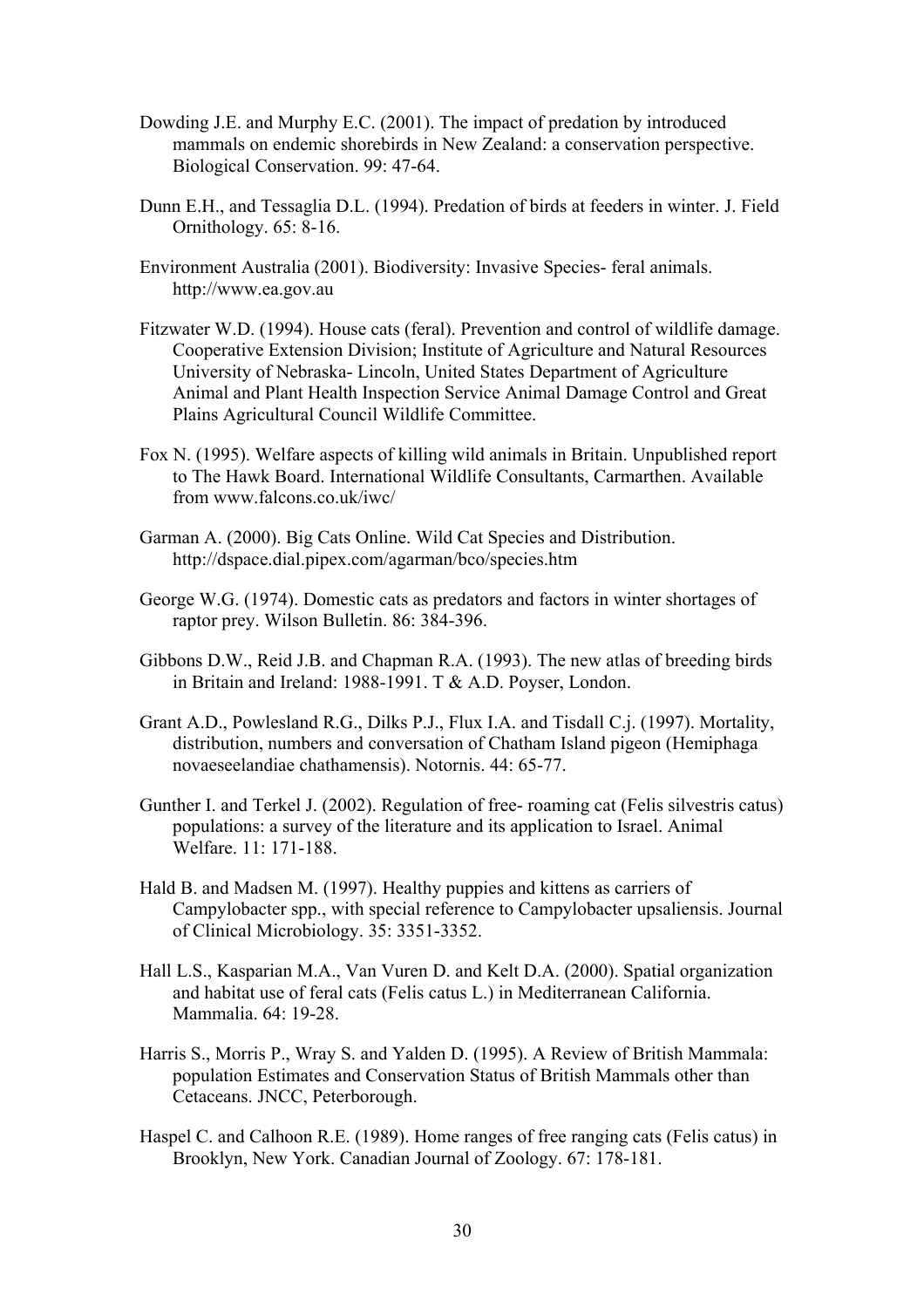- Hawkins C.C. (1998). Impact of a subsidized exotic predator on native biota: effect of house cats (Felis catus) on California birds and rodents. PhD. Dissertation, Texas A & M University, College station.
- Holmstrom D. (1998). Fur Flies over rising feline population. Christian Science Monitor, 3/6/98. Pp.13.
- Jansson C.J., Ekman J. and Von Bromssen A. (1981). Winter mortality and food supply in tits Parus spp. Oikos. 37: 313-322.
- Izawa M. (1984). Ecology and social systems of the feral cats (Felis catus L). PhD thesis. Department of Biology. Kyushu University, Japan.
- Izawa M. and OnoY. (1986). Mother-offspring relationship in the feral cat population and its control with a prolactin inhibitor, cabergoline. Journal of Reproduction and Fertility. 47: 419- 424 (Suppl).
- Jessup D.A., Pettan K.C., Lowenstine L.J. and Pedersen N.C. (1993). Feline leukemia virus infection and renal spirochetosis in free-ranging cougar (*Felis concolor*). Journal of Zoo and Wildlife Medicine. 24: 73-79.
- Karpel D. (2000). Death to cats. Haaretz Daily 7/1/2000. (in Hebrew)
- King W.B. (1985). Island Birds: will the future repeat the past? In: Moors P.J. (ed), 1985. Conservation of Island Birds, International Council for Bird Preservation, Cambridge, pp.3-15.
- Kipling R. (1902). The cat that walked by himself. Just so stories. Macmillan London.
- Korpimaki E. and Kerbs C.J. (1996). Predation and population cycles of small mammals. BioScience. 46: 754-764.
- Krebs J.W., Smith J.S. Rupprecht C.E. and Childs J.E. (1997). Public veterinary medicine: Public health: Rabies surveillance in the United States during 1996. Journal of the American Veterinary Medical Association. 211: 1525-1539.
- Krebs J.W., Mondul A.M., Rupprecht C.E. and Childs J.E. (2001). Rabies surveillance in the United States during 2000. Journal of the American Veterinary Medical Association. 219: 1687-1699.
- Liberg O. (1984). Food habits and prey impact by Feral and house based domestic cats in a rural area in southern Sweden. Journal of Mammology. 65: 424-432.
- Lima S.L. and Dill L.M. (1990) Behavioral decisions made under the risk of predation: a review and prospectus. Canadian Journal of Zoology. 68:619-640.

Look what the cat brought in. The Mammal Society. http://www.abdn.ac.uk/mammal/

Macdonald D. and Barrett P. (1993). European wildcat. Pp 133 in: Collins Field Guide to Mammals of Britain and Europe. Harper Collins Publishers.

Mead C.J. (1982). Ringed birds killed by cats. Mammal Review. 12: 183-186.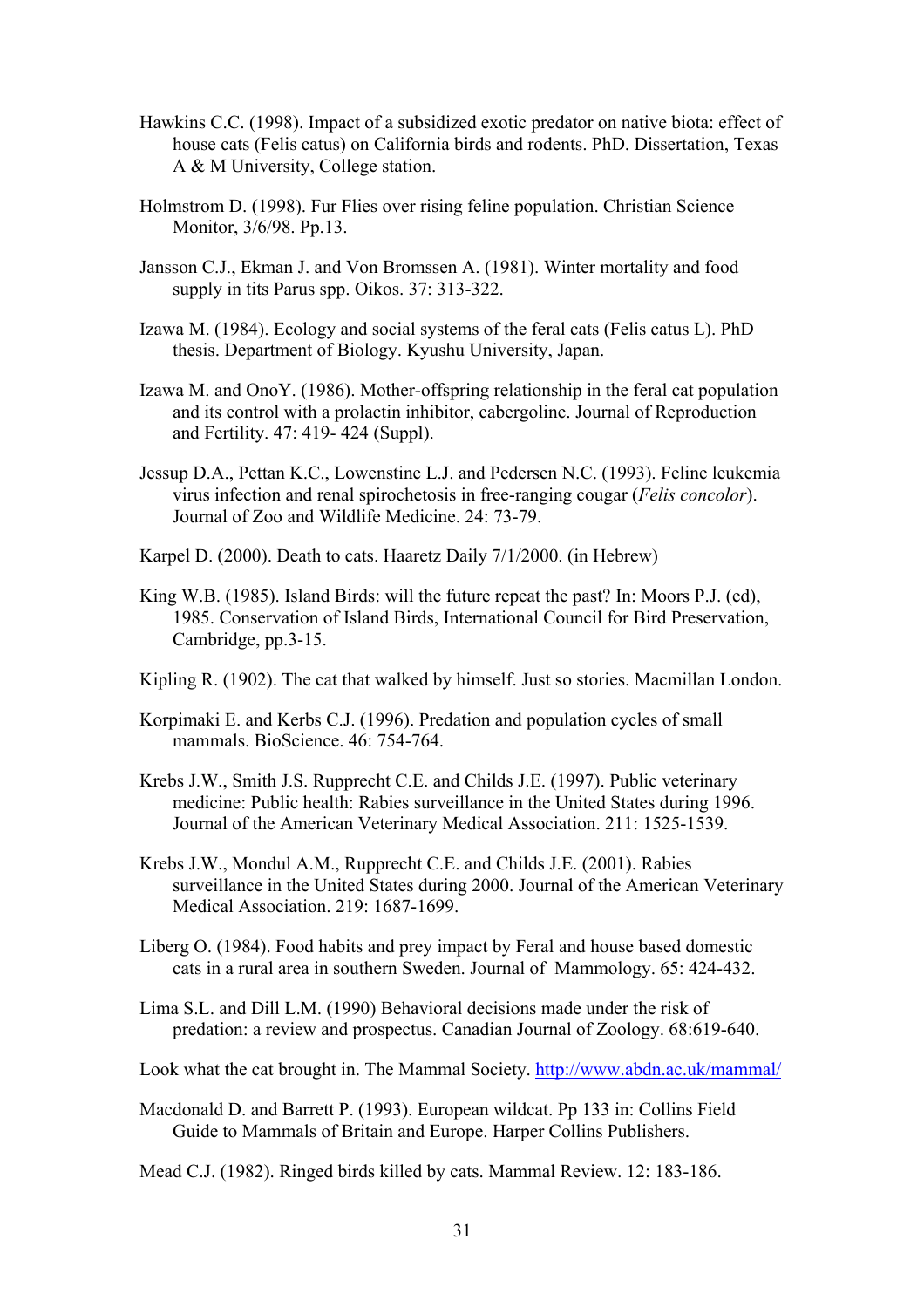- Meining A., Kroher G. and Stolte M. (1998). Animal reservoirs in the transmission of Helicobacter heilmannii. Results of a questionnaire-based study. Scandinavian Journal of Gastroenterology. 33: 795-798.
- Mendelssohn H. and Yom-Tov Y. (1987). Mammals. In: Mendelssohn H. and Yom-Tov Y. (ed). Plant and animal of the land of Israel- an illustrated encyclopedia 7: 213-216. Ministry of Defense Publication.

Mendelssohn H. (1989). Wild Cats in Israel. CATnews. Issue 10.

- Miramovich V. (1991). Ecology and social behavior of free-roaming urban cats (Felis catus). MSc thesis, The Hebrew University of Jerusalem, Israel. (In Hebrew).
- Mirmovitch V. (1995). Spatial organization of urban feral cats (Felis catus) in Jerusalem. Wildlife Research. 22: 299-310.
- Mitchell j. and Beck R.A. (1992). Free ranging domestic cat predation on native vertebrates in rural and urban Virginia. Virginia Journal of Science 43: 197-206.
- Nassar R. and Mosier J. (1991). Projections of pet populations from census demographic data. Journal of the American Veterinary Medicine Association 198: 1157-1159.
- Natoli E. (1994). Urban Feral cats (Felis catus): Perspective for a demographic control respecting the psycho-biologycal welfare of rh species. Annalidell Istitiute Superiore Di Sanita (Roma). 30: 223-227.
- Natoli E. and de Vito E. (1988). The mating system of feral cats living in a group. Pp. 99-108. In*:* D*.*C. Turner and P. Bateson (eds.) The Domestic Cat: The Biology of Its Behavior*.* Cambridge University Press, Cambridge.
- Nemtzuv S. and Veksler M. (unpublished manuscript). Summary of reports on the killing of jackals, foxes, dogs and cats in the years 1999 to 2001by NPRPA rangers and authorized hunters.
- Nowak R.M. and Paradiso J.L. (1983). Felis catus (domestic cat). Walker's mammals of the world, 5th edition, vol. 2. John Hopkins Univ. Press, Baltimore, MD. 1362p. Pages 1068- 1070.
- O'Donnell C. (2001). Slowing down A CAT-astrophe: Keeping pet cats indoor. Connecticut Audubon Society. http://www.ctaudubon.org
- Ogan, C.V. and Jurek R.M. (1997). Biology and ecology of feral, free-roaming and stray cats. Pages 87-92 in J.E. Harris, and C.V. Ogan, (eds.), Mesocarnivores of northern California: Biology, management and survey techniques, workshop maual. August 12-15, 1997, Humboldt State University, Arcata, CA. The Wildlife Society, California North Coast Chapter, Arcata, CA 127 p.

Pain S. (1997). The plague dogs. New Science. 154: 32-37.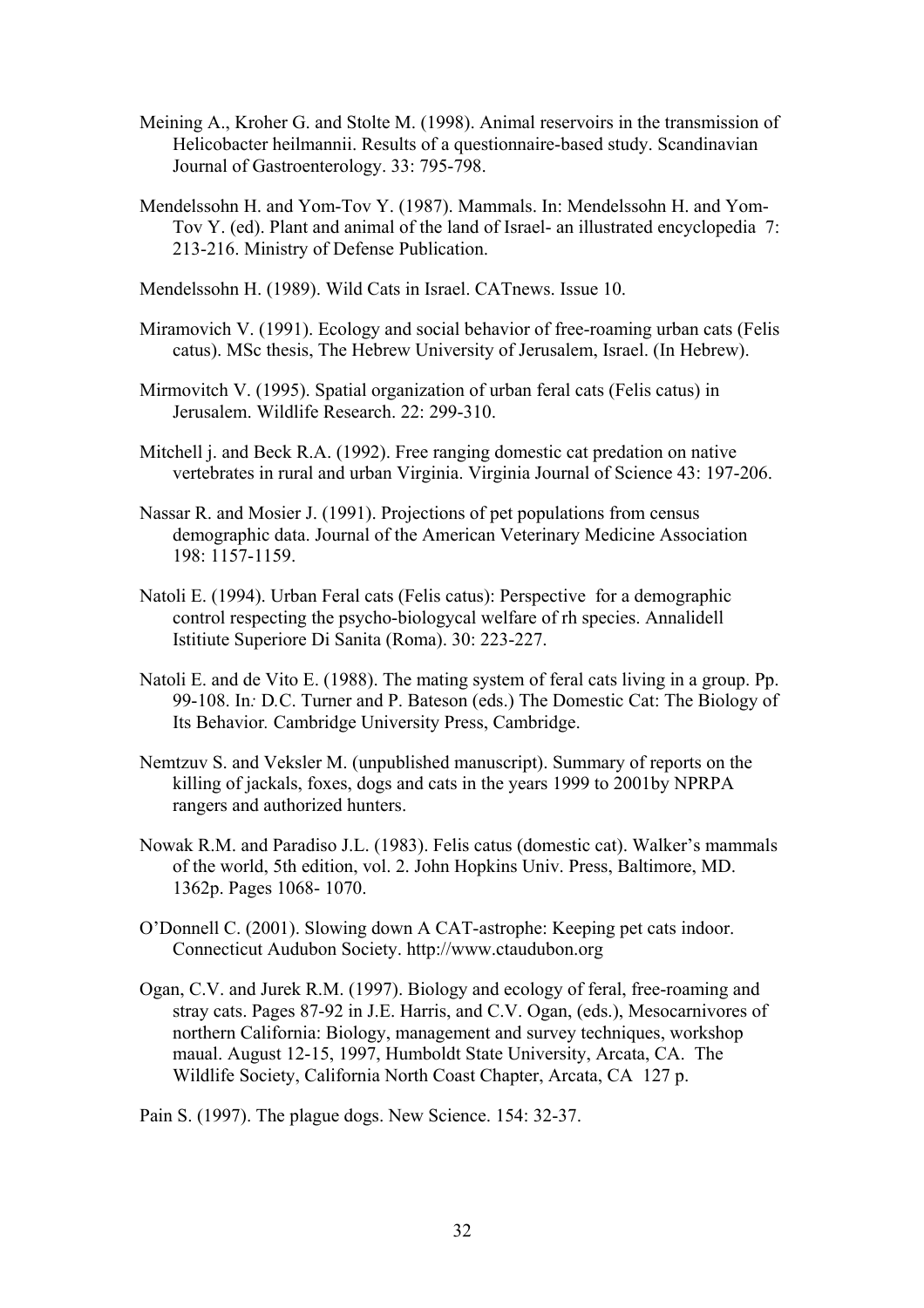- Parks & Wildlife (2002). Feral Cats. Department of Primary Industries, Water and Environment. http://www.dpiwe.tas.gov.au/inter.nsf/WebPages/SJON-52H4ZQ?open
- Pet Food Institute (1982). Pet food information fact sheet. Pet Food Institute, Washington, D.C.

Petnet Statistics (1998). http://www.petnet.com.au/statistics.html

- Popp J.W. (1988). Scanning behavior of finches in mixed species groups. Condor. 90: 510-512.
- Powlesland G.R., Roberts A., Lloyd B.D. and Merton D.V. (1995). Numbers, fate and distribution of kakapo (Strigops habroptilus) found on Stewart Island, New Zealand, 1979-92. New Zealand Journal of Zoology. 22: 239-248.
- Read J. and Bowen Z. (2001). Population dynamics, diet and aspects of the biology of feral cats and foxes in arid South Australia. Wildlife Research. 28: 195-203.
- Risbey D.A., Calver M.C., Short J., Bradley J.S. and Wright I. (2002). The impact of cats and foxes on the small vertebrate fauna of Heirisson Prong, Western Australia. II. A field experiment. Wildlife Research 27: 223-235.
- Roelke M.E., Forester D.J., Jacobson E.R., Kollias G.V., Scott F.W., Barr M.C., Evermann J.F. and Pirtel E.C. (1993). Seroprevalence of infectious disease agents in free-ranging Florida panthers (*Felis concolor coryi*). Journal of Wildlife Diseases. 29: 36-49.
- Ruxton G.D., Thomas S. and Wright J.W. (2002). Bells reduce predation of wildlife by domestic cats (Felis catus). Journal of Zoology. 256: 81-83.
- Serpell S.A. (1988). The domestication of the cat. Pp. 151-158. In: D.C. Turner and P. Bateson (eds.) The Domestic Cat: The Biology of Its Behavior*.* Cambridge University Press, Cambridge
- Shimshoni A. (1987). Domestic Plants and Animals. In: Arnon I. (ed.). Plant and animal of the land of Israel- an illustrated encyclopedia. 12: 246-247. Ministry of Defense Publication.

Shoonra - the Israeli Cats Site (2000). Http://www.shoonra.com/health/worms/html

- Short J., Calver M.C. and Risbey D.A. (2002). The impact of cats and foxes on the small vertebrate fauna of Heirisson Prong, Western Australia. I. Exploring potential impact using diet analysis. Wildlife Research. 26: 621-630.
- Siegfried W.R. and Underhill L.G. (1975). Flocking as an anti-predator strategy in doves. Animal Behavior, 23: 504-508.
- Smith A.P. and Quin D.G. (1999). Patterns and causes of extinction and decline in Australian conilurine rodents. Biological Conservation. 77: 243-267.